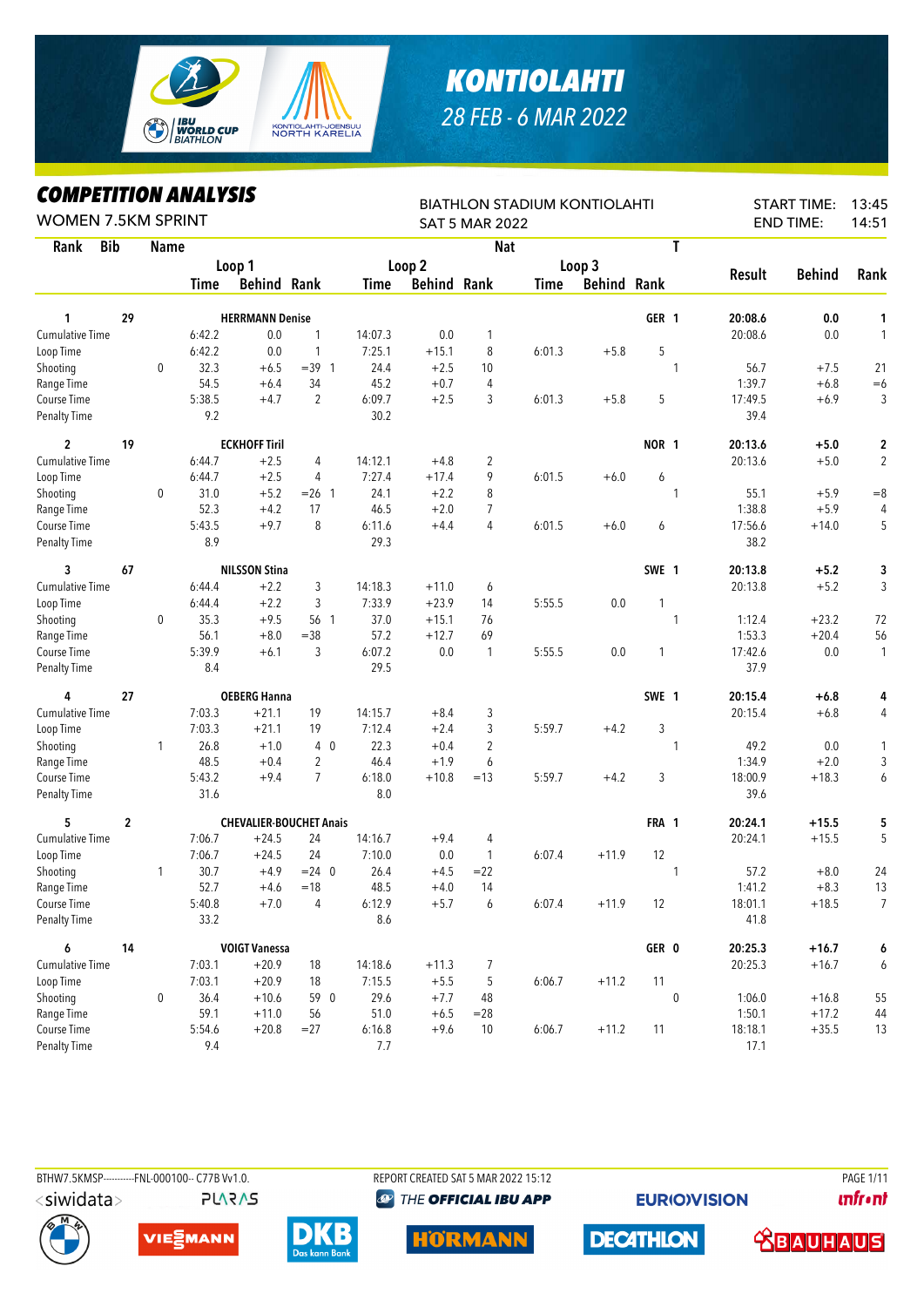| <b>Bib</b><br>Rank                 |    | <b>Name</b>  |                  |                                   |                 |                |                    | <b>Nat</b>     |             |                    |                  | T                |                 |               |                     |
|------------------------------------|----|--------------|------------------|-----------------------------------|-----------------|----------------|--------------------|----------------|-------------|--------------------|------------------|------------------|-----------------|---------------|---------------------|
|                                    |    |              |                  | Loop 1                            |                 |                | Loop 2             |                |             | Loop 3             |                  |                  |                 |               |                     |
|                                    |    |              | Time             | <b>Behind Rank</b>                |                 | Time           | <b>Behind Rank</b> |                | <b>Time</b> | <b>Behind Rank</b> |                  |                  | <b>Result</b>   | <b>Behind</b> | Rank                |
| 7                                  | 8  |              |                  | <b>OEBERG Elvira</b>              |                 |                |                    |                |             |                    | SWE 2            |                  | 20:27.1         | $+18.5$       |                     |
| <b>Cumulative Time</b>             |    |              |                  |                                   | 10              | 14:29.3        |                    | 9              |             |                    |                  |                  | 20:27.1         | $+18.5$       | 7<br>$\overline{7}$ |
| Loop Time                          |    |              | 6:57.8<br>6:57.8 | $+15.6$<br>$+15.6$                | 10              | 7:31.5         | $+22.0$<br>$+21.5$ | 11             | 5:57.8      | $+2.3$             | $\overline{2}$   |                  |                 |               |                     |
| Shooting                           |    | 1            | 30.1             | $+4.3$                            | $= 17 \quad 1$  | 26.5           | $+4.6$             | 25             |             |                    |                  | $\overline{2}$   | 56.6            | $+7.4$        | $=19$               |
| Range Time                         |    |              | 52.0             | $+3.9$                            | 12              | 47.4           | $+2.9$             | 9              |             |                    |                  |                  | 1:39.4          | $+6.5$        | 5                   |
| Course Time                        |    |              | 5:33.8           | 0.0                               | $\mathbf{1}$    | 6:13.7         | $+6.5$             | $\overline{7}$ | 5:57.8      | $+2.3$             | $\overline{2}$   |                  | 17:45.3         | $+2.7$        | $\overline{2}$      |
| <b>Penalty Time</b>                |    |              | 32.0             |                                   |                 | 30.4           |                    |                |             |                    |                  |                  | 1:02.4          |               |                     |
| 8                                  | 24 |              |                  | <b>ROEISELAND Marte Olsbu</b>     |                 |                |                    |                |             |                    | NOR <sub>2</sub> |                  | 20:36.7         | $+28.1$       | 8                   |
| Cumulative Time                    |    |              | 7:04.7           | $+22.5$                           | 21              | 14:36.0        | $+28.7$            | 13             |             |                    |                  |                  | 20:36.7         | $+28.1$       | 8                   |
| Loop Time                          |    |              | 7:04.7           | $+22.5$                           | 21              | 7:31.3         | $+21.3$            | 10             | 6:00.7      | $+5.2$             | 4                |                  |                 |               |                     |
| Shooting                           |    | $\mathbf{1}$ | 31.3             | $+5.5$                            | $= 28$ 1        | 28.0           | $+6.1$             | 36             |             |                    |                  | $\overline{2}$   | 59.4            | $+10.2$       | 30                  |
| Range Time                         |    |              | 51.5             | $+3.4$                            | 8               | 48.6           | $+4.1$             | $=15$          |             |                    |                  |                  | 1:40.1          | $+7.2$        | 9                   |
| Course Time                        |    |              | 5:41.5           | $+7.7$                            | 5               | 6:12.0         | $+4.8$             | 5              | 6:00.7      | $+5.2$             | 4                |                  | 17:54.2         | $+11.6$       | 4                   |
| <b>Penalty Time</b>                |    |              | 31.7             |                                   |                 | 30.7           |                    |                |             |                    |                  |                  | 1:02.4          |               |                     |
| 9                                  | 37 |              |                  | <b>EDER Mari</b>                  |                 |                |                    |                |             |                    | FIN <sub>1</sub> |                  | 20:37.7         | $+29.1$       | 9                   |
| <b>Cumulative Time</b>             |    |              | 6:54.4           | $+12.2$                           | $\overline{7}$  | 14:33.5        | $+26.2$            | 10             |             |                    |                  |                  | 20:37.7         | $+29.1$       | 9                   |
| Loop Time                          |    |              | 6:54.4           | $+12.2$                           | $\overline{7}$  | 7:39.1         | $+29.1$            | 18             | 6:04.2      | $+8.7$             | 9                |                  |                 |               |                     |
| Shooting                           |    | 0            | 38.8             | $+13.0$                           | 67 <sub>1</sub> | 29.0           | $+7.1$             | $=39$          |             |                    |                  | 1                | 1:07.9          | $+18.7$       | 59                  |
| Range Time                         |    |              | 1:00.7           | $+12.6$                           | 62              | 53.1           | $+8.6$             | $= 53$         |             |                    |                  |                  | 1:53.8          | $+20.9$       | $= 57$              |
| Course Time<br><b>Penalty Time</b> |    |              | 5:44.6<br>9.1    | $+10.8$                           | 11              | 6:15.1<br>30.9 | $+7.9$             | 9              | 6:04.2      | $+8.7$             | 9                |                  | 18:03.9<br>40.0 | $+21.3$       | 10                  |
| 10                                 | 22 |              |                  | <b>PERSSON Linn</b>               |                 |                |                    |                |             |                    | SWE 1            |                  | 20:40.6         | $+32.0$       | 10                  |
| Cumulative Time                    |    |              | 6:53.8           | $+11.6$                           | 6               | 14:36.6        | $+29.3$            | 14             |             |                    |                  |                  | 20:40.6         | $+32.0$       | 10                  |
| Loop Time                          |    |              | 6:53.8           | $+11.6$                           | 6               | 7:42.8         | $+32.8$            | 24             | 6:04.0      | $+8.5$             | 8                |                  |                 |               |                     |
| Shooting                           |    | 0            | 31.8             | $+6.0$                            | $=34$ 1         | 30.7           | $+8.8$             | $= 57$         |             |                    |                  | 1                | 1:02.5          | $+13.3$       | 42                  |
| Range Time                         |    |              | 53.4             | $+5.3$                            | 25              | 52.1           | $+7.6$             | $=44$          |             |                    |                  |                  | 1:45.5          | $+12.6$       | 33                  |
| Course Time                        |    |              | 5:51.6           | $+17.8$                           | 19              | 6:20.9         | $+13.7$            | 21             | 6:04.0      | $+8.5$             | 8                |                  | 18:16.5         | $+33.9$       | 12                  |
| <b>Penalty Time</b>                |    |              | 8.8              |                                   |                 | 29.8           |                    |                |             |                    |                  |                  | 38.6            |               |                     |
| 11                                 | 64 |              |                  | <b>KNOTTEN Karoline Offigstad</b> |                 |                |                    |                |             |                    | NOR 0            |                  | 20:40.8         | $+32.2$       | 11                  |
| <b>Cumulative Time</b>             |    |              | 6:59.1           | $+16.9$                           | 13              | 14:17.6        | $+10.3$            | 5              |             |                    |                  |                  | 20:40.8         | $+32.2$       | 11                  |
| Loop Time                          |    |              | 6:59.1           | $+16.9$                           | 13              | 7:18.5         | $+8.5$             | 6              | 6:23.2      | $+27.7$            | 35               |                  |                 |               |                     |
| Shooting                           |    | 0            | 27.3             | $+1.5$                            | 6 0             | 23.2           | $+1.3$             | 3              |             |                    |                  | $\mathbf 0$      | 50.6            | $+1.4$        | $\mathfrak{Z}$      |
| Range Time                         |    |              | 50.2             | $+2.1$                            | 5               | 44.6           | $+0.1$             | $\overline{2}$ |             |                    |                  |                  | 1:34.8          | $+1.9$        | $\overline{c}$      |
| Course Time                        |    |              | 5:59.0           | $+25.2$                           | 40              | 6:25.5         | $+18.3$            | 28             | 6:23.2      | $+27.7$            | 35               |                  | 18:47.7         | $+1:05.1$     | 31                  |
| <b>Penalty Time</b>                |    |              | 9.9              |                                   |                 | 8.4            |                    |                |             |                    |                  |                  | 18.3            |               |                     |
| 12                                 | 39 |              |                  | <b>HINZ Vanessa</b>               |                 |                |                    |                |             |                    | GER 0            |                  | 20:42.3         | $+33.7$       | 12                  |
| Cumulative Time                    |    |              | 7:05.3           | $+23.1$                           | 23              | 14:28.8        | $+21.5$            | 8              |             |                    |                  |                  | 20:42.3         | $+33.7$       | 12                  |
| Loop Time                          |    |              | 7:05.3           | $+23.1$                           | 23              | 7:23.5         | $+13.5$            | $\overline{7}$ | 6:13.5      | $+18.0$            | 19               |                  |                 |               |                     |
| Shooting                           |    | 0            | 34.5             | $+8.7$                            | $=500$          | 27.8           | $+5.9$             | $= 33$         |             |                    |                  | $\mathbf 0$      | 1:02.4          | $+13.2$       | 41                  |
| Range Time                         |    |              | 56.9             | $+8.8$                            | $=42$           | 51.0           | $+6.5$             | $= 28$         |             |                    |                  |                  | 1:47.9          | $+15.0$       | 38                  |
| Course Time<br>Penalty Time        |    |              | 5:59.1<br>9.3    | $+25.3$                           | 41              | 6:24.4<br>8.1  | $+17.2$            | 27             | 6:13.5      | $+18.0$            | 19               |                  | 18:37.0<br>17.4 | $+54.4$       | 27                  |
| 13                                 | 3  |              |                  | <b>FIALKOVA Paulina</b>           |                 |                |                    |                |             |                    | SVK 1            |                  | 20:42.6         | $+34.0$       | 13                  |
| <b>Cumulative Time</b>             |    |              | 6:55.0           | $+12.8$                           | 8               | 14:34.9        | $+27.6$            | $=11$          |             |                    |                  |                  | 20:42.6         | $+34.0$       | 13                  |
| Loop Time                          |    |              | 6:55.0           | $+12.8$                           | 8               | 7:39.9         | $+29.9$            | $=20$          | 6:07.7      | $+12.2$            | 13               |                  |                 |               |                     |
| Shooting                           |    | 0            | 27.5             | $+1.7$                            | 7 <sub>1</sub>  | 29.0           | $+7.1$             | $=39$          |             |                    |                  | $\mathbf{1}$     | 56.5            | $+7.3$        | $=15$               |
| Range Time                         |    |              | 52.2             | $+4.1$                            | $=14$           | 51.5           | $+7.0$             | $= 38$         |             |                    |                  |                  | 1:43.7          | $+10.8$       | 26                  |
| Course Time                        |    |              | 5:53.8           | $+20.0$                           | 24              | 6:18.3         | $+11.1$            | $=15$          | 6:07.7      | $+12.2$            | 13               |                  | 18:19.8         | $+37.2$       | 15                  |
| Penalty Time                       |    |              | 9.0              |                                   |                 | 30.1           |                    |                |             |                    |                  |                  | 39.1            |               |                     |
| 14                                 | 10 |              |                  | <b>BRAISAZ-BOUCHET Justine</b>    |                 |                |                    |                |             |                    | FRA 2            |                  | 20:48.3         | $+39.7$       | 14                  |
| <b>Cumulative Time</b>             |    |              | 6:43.5           | $+1.3$                            | $\overline{2}$  | 14:34.9        | $+27.6$            | $=11$          |             |                    |                  |                  | 20:48.3         | $+39.7$       | 14                  |
| Loop Time                          |    |              | 6:43.5           | $+1.3$                            | $\overline{2}$  | 7:51.4         | $+41.4$            | $= 33$         | 6:13.4      | $+17.9$            | $18\,$           |                  |                 |               |                     |
| Shooting                           |    | $\mathbf 0$  | 31.4             | $+5.6$                            | $=31$ 2         | 29.2           | $+7.3$             | $=42$          |             |                    |                  | $\boldsymbol{2}$ | 1:00.6          | $+11.4$       | $= 36$              |
| Range Time                         |    |              | 53.1             | $+5.0$                            | 21              | 50.5           | $+6.0$             | 27             |             |                    |                  |                  | 1:43.6          | $+10.7$       | $= 23$              |
| Course Time                        |    |              | 5:41.8           | $+8.0$                            | 6               | 6:07.6         | $+0.4$             | $\overline{2}$ | 6:13.4      | $+17.9$            | 18               |                  | 18:02.8         | $+20.2$       | 9                   |
| Penalty Time                       |    |              | 8.6              |                                   |                 | 53.3           |                    |                |             |                    |                  |                  | 1:01.9          |               |                     |

BTHW7.5KMSP----------FNL-000100-- C77B Vv1.0.

**PLARAS** 

REPORT CREATED SAT 5 MAR 2022 15:12 **<sup><sup>3</sup>** THE OFFICIAL IBU APP</sup>

**EURIOVISION** 

**PAGE 2/11** *<u><u>Infront</u>*</u>







**HORMANN** 



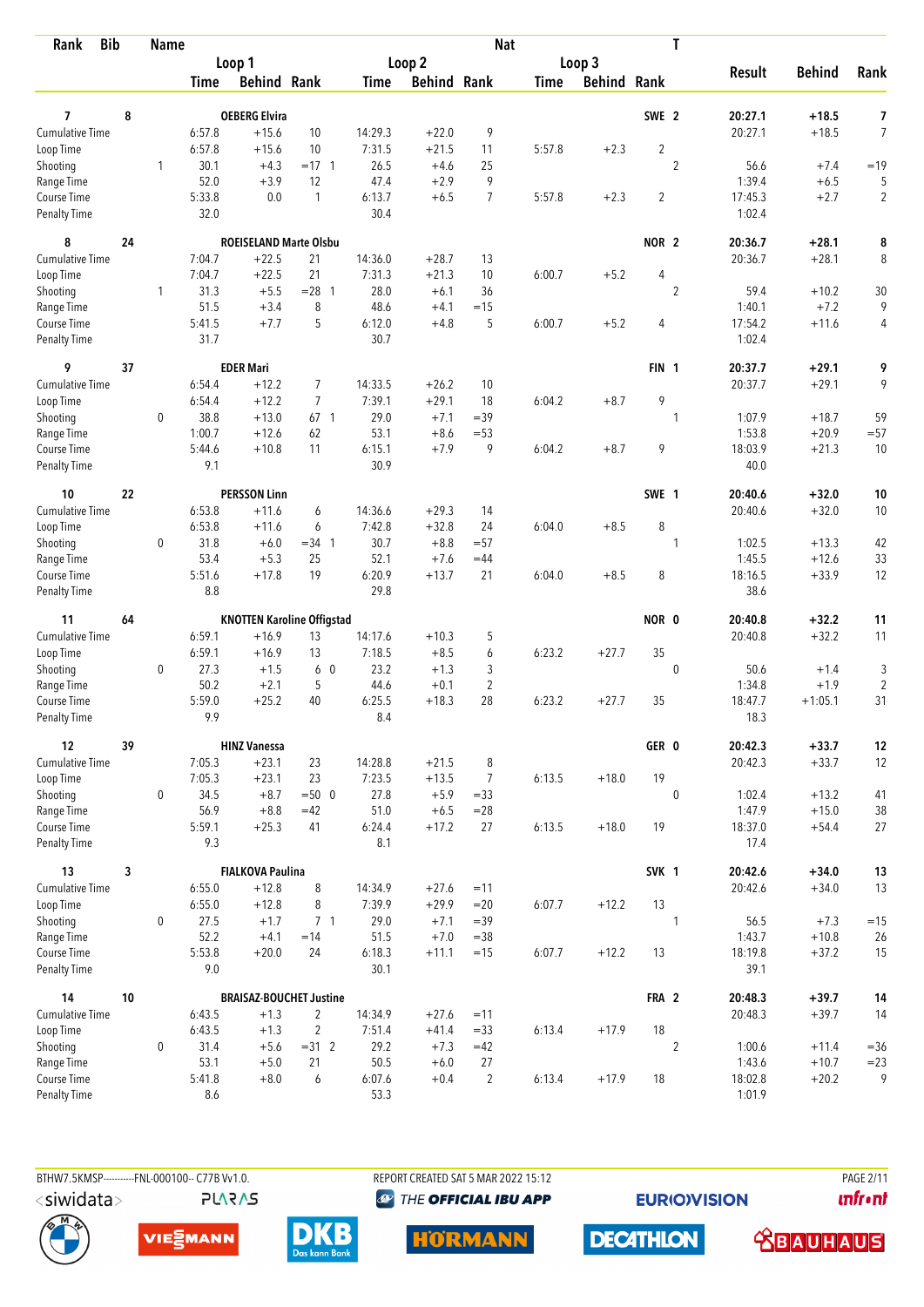| <b>Bib</b><br>Rank                 |    | <b>Name</b>    |                |                        |                      |                |                    | <b>Nat</b>     |             |                    |                  | T                |                   |                    |                |
|------------------------------------|----|----------------|----------------|------------------------|----------------------|----------------|--------------------|----------------|-------------|--------------------|------------------|------------------|-------------------|--------------------|----------------|
|                                    |    |                |                | Loop 1                 |                      |                | Loop 2             |                |             | Loop 3             |                  |                  |                   |                    |                |
|                                    |    |                | Time           | <b>Behind Rank</b>     |                      | Time           | <b>Behind Rank</b> |                | <b>Time</b> | <b>Behind Rank</b> |                  |                  | <b>Result</b>     | <b>Behind</b>      | Rank           |
| 15                                 | 17 |                |                | <b>TODOROVA Milena</b> |                      |                |                    |                |             |                    | BUL 1            |                  | 20:54.6           | +46.0              | 15             |
| <b>Cumulative Time</b>             |    |                | 6:56.6         | $+14.4$                | 9                    | 14:44.9        | $+37.6$            | 16             |             |                    |                  |                  | 20:54.6           | $+46.0$            | 15             |
| Loop Time                          |    |                | 6:56.6         | $+14.4$                | 9                    | 7:48.3         | $+38.3$            | $= 31$         | 6:09.7      | $+14.2$            | 14               |                  |                   |                    |                |
| Shooting                           |    | $\mathbf 0$    | 30.1           | $+4.3$                 | $= 17 \quad 1$       | 30.2           | $+8.3$             | $=52$          |             |                    |                  | 1                | 1:00.3            | $+11.1$            | 35             |
| Range Time                         |    |                | 50.3           | $+2.2$                 | 6                    | 52.9           | $+8.4$             | 51             |             |                    |                  |                  | 1:43.2            | $+10.3$            | $=20$          |
| Course Time                        |    |                | 5:57.7         | $+23.9$                | $=36$                | 6:23.7         | $+16.5$            | 26             | 6:09.7      | $+14.2$            | 14               |                  | 18:31.1           | $+48.5$            | 22             |
| <b>Penalty Time</b>                |    |                | 8.6            |                        |                      | 31.7           |                    |                |             |                    |                  |                  | 40.3              |                    |                |
| 16                                 | 45 |                |                | LIEN Ida               |                      |                |                    |                |             |                    | NOR <sub>2</sub> |                  | 20:59.7           | $+51.1$            | 16             |
| <b>Cumulative Time</b>             |    |                | 6:48.6         | $+6.4$                 | 5                    | 14:55.4        | $+48.1$            | 21             |             |                    |                  |                  | 20:59.7           | $+51.1$            | 16             |
| Loop Time                          |    |                | 6:48.6         | $+6.4$                 | 5                    | 8:06.8         | $+56.8$            | 45             | 6:04.3      | $+8.8$             | 10               |                  |                   |                    |                |
| Shooting                           |    | 0              | 32.0           | $+6.2$                 | $=37.2$              | 33.1           | $+11.2$            | 68             |             |                    |                  | $\overline{2}$   | 1:05.2            | $+16.0$            | 48             |
| Range Time                         |    |                | 54.7           | $+6.6$                 | $= 35$               | 55.6           | $+11.1$            | $=64$          |             |                    |                  |                  | 1:50.3            | $+17.4$            | 45             |
| Course Time                        |    |                | 5:44.5         | $+10.7$                | $=9$                 | 6:13.8         | $+6.6$             | 8              | 6:04.3      | $+8.8$             | 10               |                  | 18:02.6           | $+20.0$            | 8              |
| Penalty Time                       |    |                | 9.4            |                        |                      | 57.4           |                    |                |             |                    |                  |                  | 1:06.8            |                    |                |
| 17                                 | 16 |                |                | <b>WIERER Dorothea</b> |                      |                |                    |                |             |                    | ITA <sub>2</sub> |                  | 21:01.0           | $+52.4$            | 17             |
| <b>Cumulative Time</b>             |    |                | 7:34.9         | $+52.7$                | 52                   | 14:45.8        | $+38.5$            | 17             |             |                    |                  |                  | 21:01.0           | $+52.4$            | 17             |
| Loop Time                          |    |                | 7:34.9         | $+52.7$                | 52                   | 7:10.9         | $+0.9$             | $\overline{2}$ | 6:15.2      | $+19.7$            | 21               |                  |                   |                    |                |
| Shooting                           |    | $\overline{2}$ | 26.5           | $+0.7$                 | 3 <sup>0</sup>       | 23.3           | $+1.4$             | 4              |             |                    |                  | $\boldsymbol{2}$ | 49.8              | $+0.6$             | $\overline{c}$ |
| Range Time                         |    |                | 48.1           | 0.0                    | $\overline{1}$       | 44.8           | $+0.3$             | 3              |             |                    |                  |                  | 1:32.9            | 0.0                | 1              |
| Course Time<br><b>Penalty Time</b> |    |                | 5:50.5<br>56.3 | $+16.7$                | 17                   | 6:18.0<br>8.1  | $+10.8$            | $=13$          | 6:15.2      | $+19.7$            | 21               |                  | 18:23.7<br>1:04.4 | $+41.1$            | 18             |
|                                    |    |                |                |                        |                      |                |                    |                |             |                    |                  |                  |                   |                    |                |
| 18                                 | 48 |                |                | <b>SIMON Julia</b>     |                      |                |                    |                |             |                    | FRA 2            |                  | 21:07.5           | $+58.9$            | 18             |
| Cumulative Time                    |    |                | 7:17.1         | $+34.9$                | 36                   | 15:04.3        | $+57.0$            | 27             |             |                    |                  |                  | 21:07.5           | $+58.9$            | 18             |
| Loop Time                          |    | $\mathbf{1}$   | 7:17.1<br>29.7 | $+34.9$                | 36                   | 7:47.2<br>26.3 | $+37.2$<br>$+4.4$  | 30             | 6:03.2      | $+7.7$             | $\overline{7}$   | $\overline{2}$   | 56.1              |                    |                |
| Shooting<br>Range Time             |    |                | 52.1           | $+3.9$<br>$+4.0$       | $= 15 \quad 1$<br>13 | 49.2           | $+4.7$             | 21<br>$=18$    |             |                    |                  |                  | 1:41.3            | $+6.9$<br>$+8.4$   | 14<br>14       |
| Course Time                        |    |                | 5:53.2         | $+19.4$                | 22                   | 6:26.7         | $+19.5$            | 30             | 6:03.2      | $+7.7$             | $\overline{7}$   |                  | 18:23.1           | $+40.5$            | 17             |
| <b>Penalty Time</b>                |    |                | 31.8           |                        |                      | 31.3           |                    |                |             |                    |                  |                  | 1:03.1            |                    |                |
| 19                                 | 6  |                |                | <b>ZDOUC Dunja</b>     |                      |                |                    |                |             |                    | AUT 0            |                  | 21:10.5           | $+1:01.9$          | 19             |
| Cumulative Time                    |    |                | 7:02.8         | $+20.6$                | $=16$                | 14:36.8        | $+29.5$            | 15             |             |                    |                  |                  | 21:10.5           | $+1:01.9$          | 19             |
| Loop Time                          |    |                | 7:02.8         | $+20.6$                | $=16$                | 7:34.0         | $+24.0$            | 15             | 6:33.7      | $+38.2$            | 58               |                  |                   |                    |                |
| Shooting                           |    | 0              | 28.6           | $+2.8$                 | 11 <sub>0</sub>      | 24.8           | $+2.9$             | 14             |             |                    |                  | $\mathbf 0$      | 53.4              | $+4.2$             | 5              |
| Range Time                         |    |                | 51.8           | $+3.7$                 | 11                   | 48.0           | $+3.5$             | 12             |             |                    |                  |                  | 1:39.8            | $+6.9$             | 8              |
| Course Time                        |    |                | 6:01.4         | $+27.6$                | 48                   | 6:37.4         | $+30.2$            | $= 52$         | 6:33.7      | $+38.2$            | 58               |                  | 19:12.5           | $+1:29.9$          | 53             |
| <b>Penalty Time</b>                |    |                | 9.6            |                        |                      | 8.6            |                    |                |             |                    |                  |                  | 18.2              |                    |                |
| 20                                 | 18 |                |                | JISLOVA Jessica        |                      |                |                    |                |             |                    | CZE 1            |                  | 21:11.9           | $+1:03.3$          | ${\bf 20}$     |
| Cumulative Time                    |    |                | 7:01.2         | $+19.0$                | 15                   | 14:52.6        | $+45.3$            | 20             |             |                    |                  |                  | 21:11.9           | $+1:03.3$          | 20             |
| Loop Time                          |    |                | 7:01.2         | $+19.0$                | 15                   | 7:51.4         | $+41.4$            | $= 33$         | 6:19.3      | $+23.8$            | 29               |                  |                   |                    |                |
| Shooting                           |    | 0              | 31.3           | $+5.5$                 | $= 28$ 1             | 27.0           | $+5.1$             | $=29$          |             |                    |                  | 1                | 58.4              | $+9.2$             | $=26$          |
| Range Time                         |    |                | 54.7           | $+6.6$                 | $=35$                | 51.0           | $+6.5$             | $= 28$         |             |                    |                  |                  | 1:45.7            | $+12.8$            | $= 34$         |
| Course Time<br>Penalty Time        |    |                | 5:57.3<br>9.2  | $+23.5$                | $=32$                | 6:28.3<br>32.1 | $+21.1$            | 32             | 6:19.3      | $+23.8$            | 29               |                  | 18:44.9<br>41.3   | $+1:02.3$          | 30             |
|                                    |    |                |                |                        |                      |                |                    |                |             |                    |                  |                  |                   |                    |                |
| 21                                 | 20 |                |                | <b>BESCOND Anais</b>   |                      |                |                    |                |             |                    | FRA 2            |                  | 21:15.9           | $+1:07.3$          | 21             |
| <b>Cumulative Time</b>             |    |                | 7:17.9         | $+35.7$                | 37                   | 15:00.3        | $+53.0$            | 25             |             |                    |                  |                  | 21:15.9           | $+1:07.3$          | 21             |
| Loop Time                          |    |                | 7:17.9         | $+35.7$                | 37                   | 7:42.4         | $+32.4$            | 23             | 6:15.6      | $+20.1$            | 22               |                  |                   |                    |                |
| Shooting                           |    | $\mathbf{1}$   | 30.7<br>52.7   | $+4.9$                 | $= 24$ 1<br>$=18$    | 29.9           | $+8.0$             | 51             |             |                    |                  | $\overline{2}$   | 1:00.6            | $+11.4$            | $= 36$         |
| Range Time<br>Course Time          |    |                | 5:53.5         | $+4.6$<br>$+19.7$      | 23                   | 52.4<br>6:19.4 | $+7.9$<br>$+12.2$  | $=48$<br>$=17$ | 6:15.6      | $+20.1$            | 22               |                  | 1:45.1<br>18:28.5 | $+12.2$<br>$+45.9$ | 30<br>21       |
| Penalty Time                       |    |                | 31.7           |                        |                      | 30.6           |                    |                |             |                    |                  |                  | 1:02.3            |                    |                |
| 22                                 | 12 |                |                | DAVIDOVA Marketa       |                      |                |                    |                |             |                    | CZE 2            |                  | 21:18.1           | $+1:09.5$          | ${\bf 22}$     |
| Cumulative Time                    |    |                | 7:17.0         | $+34.8$                | 35                   | 15:00.6        | $+53.3$            | 26             |             |                    |                  |                  | 21:18.1           | $+1:09.5$          | 22             |
| Loop Time                          |    |                | 7:17.0         | $+34.8$                | 35                   | 7:43.6         | $+33.6$            | 26             | 6:17.5      | $+22.0$            | 26               |                  |                   |                    |                |
| Shooting                           |    | $\mathbf{1}$   | 33.4           | $+7.6$                 | $= 41$ 1             | 32.2           | $+10.3$            | 65             |             |                    |                  | $\overline{2}$   | 1:05.6            | $+16.4$            | $= 51$         |
| Range Time                         |    |                | 57.8           | $+9.7$                 | $=50$                | 54.0           | $+9.5$             | $=$ 56         |             |                    |                  |                  | 1:51.8            | $+18.9$            | 51             |
| Course Time                        |    |                | 5:47.1         | $+13.3$                | 13                   | 6:17.8         | $+10.6$            | 11             | 6:17.5      | $+22.0$            | 26               |                  | 18:22.4           | $+39.8$            | 16             |
| Penalty Time                       |    |                | 32.1           |                        |                      | 31.8           |                    |                |             |                    |                  |                  | 1:03.9            |                    |                |



**PLARAS** 

REPORT CREATED SAT 5 MAR 2022 15:12 **<sup><sup>3</sup>** THE OFFICIAL IBU APP</sup>

**EURIOVISION** 

PAGE 3/11 *<u><u>Infront</u>*</u>







**HORMANN** 

**DECATHLON** 

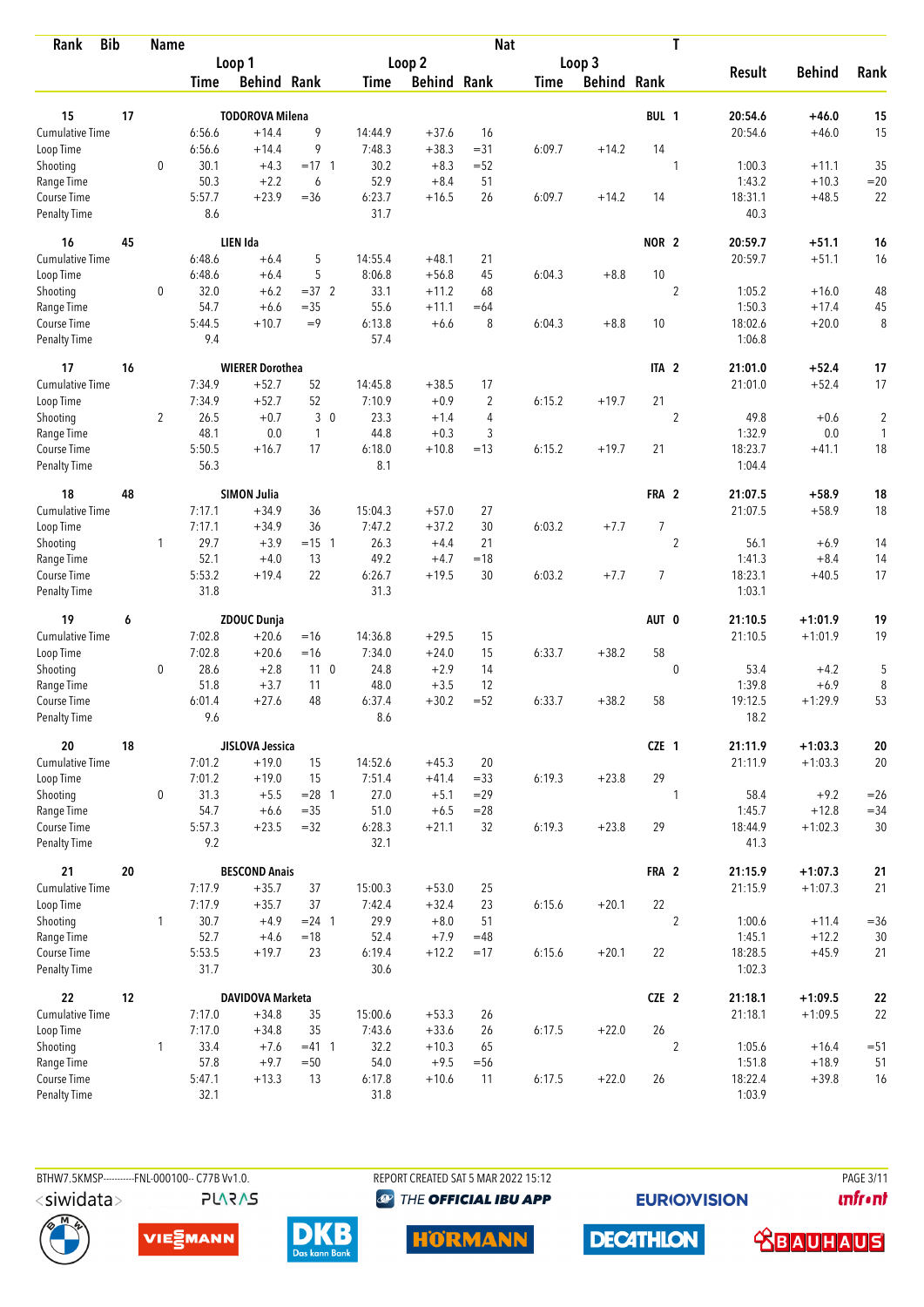| Rank                               | <b>Bib</b> | <b>Name</b>    |                |                                |                 |                |                    | <b>Nat</b> |             |                    |                  | T              |                 |               |       |
|------------------------------------|------------|----------------|----------------|--------------------------------|-----------------|----------------|--------------------|------------|-------------|--------------------|------------------|----------------|-----------------|---------------|-------|
|                                    |            |                |                | Loop 1                         |                 |                | Loop 2             |            |             | Loop 3             |                  |                |                 |               |       |
|                                    |            |                | Time           | <b>Behind Rank</b>             |                 | Time           | <b>Behind Rank</b> |            | <b>Time</b> | <b>Behind Rank</b> |                  |                | <b>Result</b>   | <b>Behind</b> | Rank  |
| 22                                 | 38         |                |                | <b>GASPARIN Aita</b>           |                 |                |                    |            |             |                    | SUI <sub>1</sub> |                | 21:18.1         | $+1:09.5$     | 22    |
| <b>Cumulative Time</b>             |            |                | 7:26.3         | $+44.1$                        | 41              | 14:59.8        | $+52.5$            | 24         |             |                    |                  |                | 21:18.1         | $+1:09.5$     | 22    |
| Loop Time                          |            |                | 7:26.3         | $+44.1$                        | 41              | 7:33.5         | $+23.5$            | 13         | 6:18.3      | $+22.8$            | 27               |                |                 |               |       |
| Shooting                           |            | 1              | 27.7           | $+1.9$                         | 8 0             | 27.5           | $+5.6$             | 32         |             |                    |                  | 1              | 55.3            | $+6.1$        | 10    |
| Range Time                         |            |                | 51.1           | $+3.0$                         | 7               | 51.2           | $+6.7$             | $=32$      |             |                    |                  |                | 1:42.3          | $+9.4$        | 17    |
| Course Time                        |            |                | 6:00.4         | $+26.6$                        | 46              | 6:34.3         | $+27.1$            | 44         | 6:18.3      | $+22.8$            | 27               |                | 18:53.0         | $+1:10.4$     | 36    |
| <b>Penalty Time</b>                |            |                | 34.8           |                                |                 | 8.0            |                    |            |             |                    |                  |                | 42.8            |               |       |
| 24                                 | 21         |                |                | VISHNEVSKAYA-SHEPORENKO Galina |                 |                |                    |            |             |                    | KAZ 0            |                | 21:20.4         | $+1:11.8$     | 24    |
| <b>Cumulative Time</b>             |            |                | 7:12.2         | $+30.0$                        | $= 31$          | 14:55.5        | $+48.2$            | 22         |             |                    |                  |                | 21:20.4         | $+1:11.8$     | 24    |
| Loop Time                          |            |                | 7:12.2         | $+30.0$                        | $= 31$          | 7:43.3         | $+33.3$            | 25         | 6:24.9      | $+29.4$            | $=41$            |                |                 |               |       |
| Shooting                           |            | 0              | 34.6           | $+8.8$                         | 53 0            | 34.2           | $+12.3$            | 70         |             |                    |                  | 0              | 1:08.8          | $+19.6$       | 61    |
| Range Time                         |            |                | 57.5           | $+9.4$                         | $=48$           | 57.7           | $+13.2$            | 71         |             |                    |                  |                | 1:55.2          | $+22.3$       | 61    |
| Course Time                        |            |                | 6:06.1         | $+32.3$                        | $=60$           | 6:37.4         | $+30.2$            | $=52$      | 6:24.9      | $+29.4$            | $=41$            |                | 19:08.4         | $+1:25.8$     | 50    |
| <b>Penalty Time</b>                |            |                | 8.6            |                                |                 | 8.2            |                    |            |             |                    |                  |                | 16.8            |               |       |
| 25                                 | 23         |                |                | <b>MINKKINEN Suvi</b>          |                 |                |                    |            |             |                    | FIN <sub>1</sub> |                | 21:21.7         | $+1:13.1$     | 25    |
| <b>Cumulative Time</b>             |            |                | 7:26.2         | $+44.0$                        | 40              | 14:58.0        | $+50.7$            | 23         |             |                    |                  |                | 21:21.7         | $+1:13.1$     | 25    |
| Loop Time                          |            |                | 7:26.2         | $+44.0$                        | 40              | 7:31.8         | $+21.8$            | 12         | 6:23.7      | $+28.2$            | $= 36$           |                |                 |               |       |
| Shooting                           |            | 1              | 31.8           | $+6.0$                         | $=34$ 0         | 24.6           | $+2.7$             | 12         |             |                    |                  | 1              | 56.5            | $+7.3$        | $=15$ |
| Range Time                         |            |                | 53.7           | $+5.6$                         | 26              | 46.9           | $+2.4$             | 8          |             |                    |                  |                | 1:40.6          | $+7.7$        | $=11$ |
| Course Time<br><b>Penalty Time</b> |            |                | 5:59.7<br>32.8 | $+25.9$                        | 43              | 6:36.1<br>8.8  | $+28.9$            | 50         | 6:23.7      | $+28.2$            | $= 36$           |                | 18:59.5<br>41.6 | $+1:16.9$     | 43    |
| 26                                 | 31         |                |                | <b>HAUSER Lisa Theresa</b>     |                 |                |                    |            |             |                    | AUT <sub>3</sub> |                | 21:23.3         | $+1:14.7$     | 26    |
| <b>Cumulative Time</b>             |            |                | 7:37.6         | $+55.4$                        | 55              | 15:12.8        | $+1:05.5$          | 32         |             |                    |                  |                | 21:23.3         | $+1:14.7$     | 26    |
| Loop Time                          |            |                | 7:37.6         | $+55.4$                        | 55              | 7:35.2         | $+25.2$            | 16         | 6:10.5      | $+15.0$            | 16               |                |                 |               |       |
| Shooting                           |            | $\overline{2}$ | 35.0           | $+9.2$                         | 55 1            | 23.7           | $+1.8$             | 7          |             |                    |                  | 3              | 58.8            | $+9.6$        | 29    |
| Range Time                         |            |                | 57.3           | $+9.2$                         | 47              | 45.9           | $+1.4$             | 5          |             |                    |                  |                | 1:43.2          | $+10.3$       | $=20$ |
| Course Time                        |            |                | 5:44.5         | $+10.7$                        | $=9$            | 6:17.9         | $+10.7$            | 12         | 6:10.5      | $+15.0$            | 16               |                | 18:12.9         | $+30.3$       | 11    |
| <b>Penalty Time</b>                |            |                | 55.8           |                                |                 | 31.4           |                    |            |             |                    |                  |                | 1:27.2          |               |       |
| 27                                 | 30         |                |                | HOJNISZ-STAREGA Monika         |                 |                |                    |            |             |                    | POL <sub>2</sub> |                | 21:23.5         | $+1:14.9$     | 27    |
| <b>Cumulative Time</b>             |            |                | 6:58.1         | $+15.9$                        | 11              | 15:06.2        | $+58.9$            | 28         |             |                    |                  |                | 21:23.5         | $+1:14.9$     | 27    |
| Loop Time                          |            |                | 6:58.1         | $+15.9$                        | 11              | 8:08.1         | $+58.1$            | 46         | 6:17.3      | $+21.8$            | 24               |                |                 |               |       |
| Shooting                           |            | $\mathbf 0$    | 28.8           | $+3.0$                         | 12 <sup>2</sup> | 27.0           | $+5.1$             | $=29$      |             |                    |                  | $\overline{2}$ | 55.8            | $+6.6$        | 12    |
| Range Time                         |            |                | 53.0           | $+4.9$                         | 20              | 51.5           | $+7.0$             | $= 38$     |             |                    |                  |                | 1:44.5          | $+11.6$       | 29    |
| Course Time                        |            |                | 5:56.7         | $+22.9$                        | 30              | 6:20.4         | $+13.2$            | 20         | 6:17.3      | $+21.8$            | 24               |                | 18:34.4         | $+51.8$       | 26    |
| <b>Penalty Time</b>                |            |                | 8.4            |                                |                 | 56.2           |                    |            |             |                    |                  |                | 1:04.6          |               |       |
| 28                                 | 69         |                |                | <b>HILDEBRAND Franziska</b>    |                 |                |                    |            |             |                    | GER 1            |                | 21:23.7         | $+1:15.1$     | 28    |
| <b>Cumulative Time</b>             |            |                | 7:02.8         | $+20.6$                        | $=16$           | 14:51.1        | $+43.8$            | 19         |             |                    |                  |                | 21:23.7         | $+1:15.1$     | 28    |
| Loop Time                          |            |                | 7:02.8         | $+20.6$                        | $=16$           | 7:48.3         | $+38.3$            | $= 31$     | 6:32.6      | $+37.1$            | 53               |                |                 |               |       |
| Shooting                           |            | $\mathbf 0$    | 40.6           | $+14.8$                        | 72 1            | 28.7           | $+6.8$             | 37         |             |                    |                  | 1              | 1:09.4          | $+20.2$       | 63    |
| Range Time                         |            |                | 1:04.8         | $+16.7$                        | 73              | 51.4           | $+6.9$             | 37         |             |                    |                  |                | 1:56.2          | $+23.3$       | 63    |
| Course Time<br><b>Penalty Time</b> |            |                | 5:48.6<br>9.4  | $+14.8$                        | 15              | 6:23.2<br>33.7 | $+16.0$            | 24         | 6:32.6      | $+37.1$            | 53               |                | 18:44.4<br>43.1 | $+1:01.8$     | 29    |
| 29                                 | 26         |                |                | <b>TOMINGAS Tuuli</b>          |                 |                |                    |            |             |                    | EST 0            |                | 21:24.7         | $+1:16.1$     | 29    |
| <b>Cumulative Time</b>             |            |                | 7:10.9         | $+28.7$                        | 28              | 14:50.8        | $+43.5$            | 18         |             |                    |                  |                | 21:24.7         | $+1:16.1$     | 29    |
| Loop Time                          |            |                | 7:10.9         | $+28.7$                        | 28              | 7:39.9         | $+29.9$            | $=20$      | 6:33.9      | $+38.4$            | 59               |                |                 |               |       |
| Shooting                           |            | $\pmb{0}$      | 34.5           | $+8.7$                         | $= 500$         | 31.0           | $+9.1$             | 59         |             |                    |                  | $\mathbf 0$    | 1:05.5          | $+16.3$       | 50    |
| Range Time                         |            |                | 54.2           | $+6.1$                         | $=30$           | 56.9           | $+12.4$            | 68         |             |                    |                  |                | 1:51.1          | $+18.2$       | 48    |
| Course Time                        |            |                | 6:07.6         | $+33.8$                        | 63              | 6:34.1         | $+26.9$            | $=42$      | 6:33.9      | $+38.4$            | 59               |                | 19:15.6         | $+1:33.0$     | 54    |
| <b>Penalty Time</b>                |            |                | 9.1            |                                |                 | 8.9            |                    |            |             |                    |                  |                | 18.0            |               |       |
| 30                                 | 15         |                |                | <b>STREMOUS Alina</b>          |                 |                |                    |            |             |                    | MDA 1            |                | 21:29.8         | $+1:21.2$     | 30    |
| Cumulative Time                    |            |                | 7:31.6         | $+49.4$                        | 48              | 15:11.1        | $+1:03.8$          | 31         |             |                    |                  |                | 21:29.8         | $+1:21.2$     | 30    |
| Loop Time                          |            |                | 7:31.6         | $+49.4$                        | 48              | 7:39.5         | $+29.5$            | 19         | 6:18.7      | $+23.2$            | 28               |                |                 |               |       |
| Shooting                           |            | $\mathbf{1}$   | 39.6           | $+13.8$                        | 69 0            | 27.9           | $+6.0$             | 35         |             |                    |                  | 1              | 1:07.5          | $+18.3$       | 58    |
| Range Time                         |            |                | 1:02.0         | $+13.9$                        | 66              | 57.4           | $+12.9$            | 70         |             |                    |                  |                | 1:59.4          | $+26.5$       | $=69$ |
| Course Time                        |            |                | 5:57.3         | $+23.5$                        | $=32$           | 6:33.8         | $+26.6$            | 41         | 6:18.7      | $+23.2$            | 28               |                | 18:49.8         | $+1:07.2$     | 32    |
| <b>Penalty Time</b>                |            |                | 32.3           |                                |                 | 8.3            |                    |            |             |                    |                  |                | 40.6            |               |       |

BTHW7.5KMSP----------FNL-000100-- C77B Vv1.0.

REPORT CREATED SAT 5 MAR 2022 15:12 **<sup><sup>3</sup>** THE OFFICIAL IBU APP</sup>

**EURIOVISION** 

**DECATHLON** 

**PAGE 4/11** *<u><u>Infront</u>*</u>





**PLARAS** 





 **<u>CBAUHAUS</u>**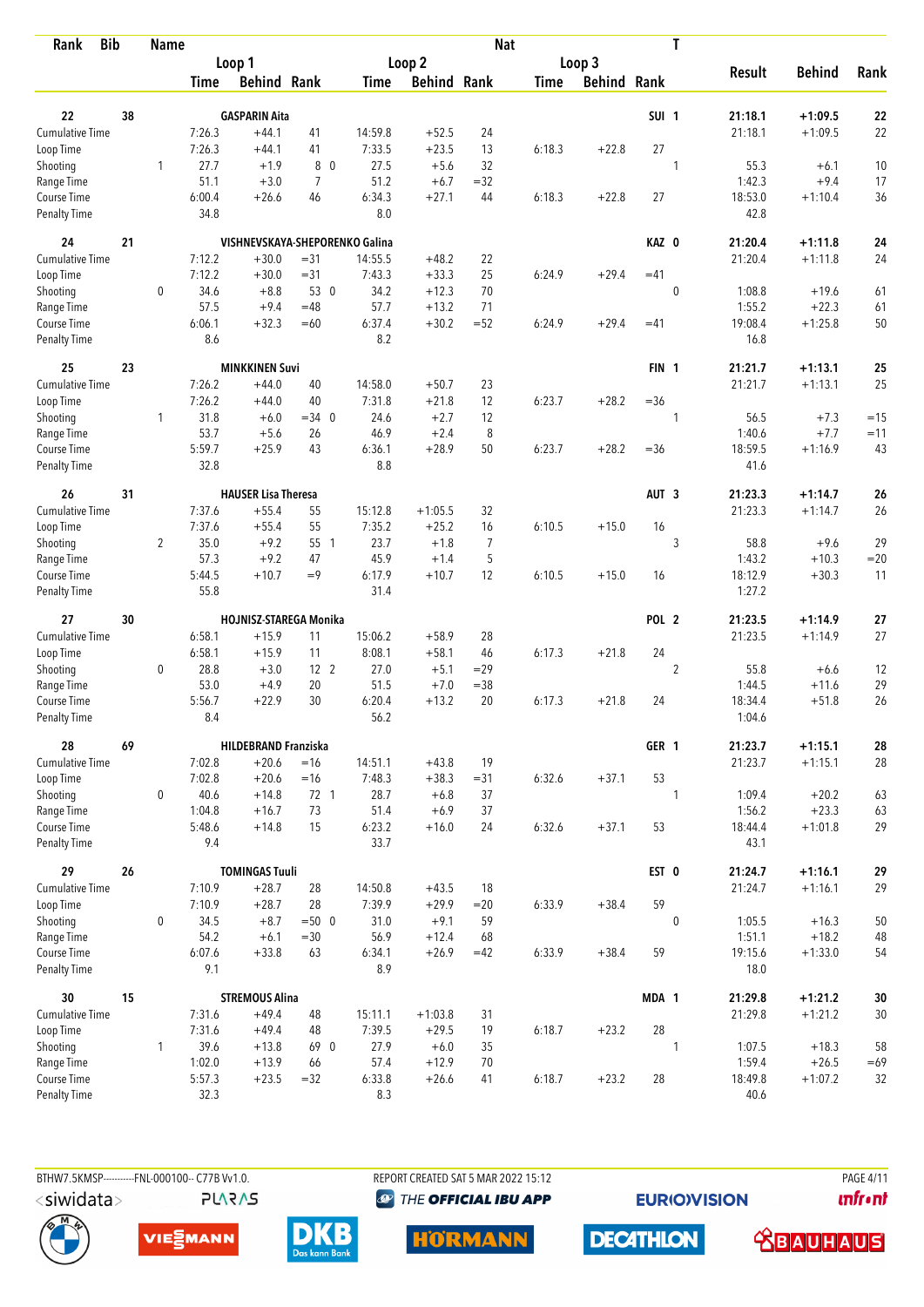| <b>Bib</b><br>Rank                 |    | <b>Name</b>    |                |                                   |                 |                |                      | <b>Nat</b> |             |                    |                  | T              |                   |               |          |
|------------------------------------|----|----------------|----------------|-----------------------------------|-----------------|----------------|----------------------|------------|-------------|--------------------|------------------|----------------|-------------------|---------------|----------|
|                                    |    |                |                | Loop 1                            |                 |                | Loop 2               |            |             | Loop 3             |                  |                |                   |               |          |
|                                    |    |                | Time           | <b>Behind Rank</b>                |                 | Time           | <b>Behind Rank</b>   |            | <b>Time</b> | <b>Behind Rank</b> |                  |                | <b>Result</b>     | <b>Behind</b> | Rank     |
| 31                                 | 34 |                |                | <b>MAGNUSSON Anna</b>             |                 |                |                      |            |             |                    | SWE 1            |                | 21:31.0           | $+1:22.4$     |          |
| <b>Cumulative Time</b>             |    |                | 7:29.3         | $+47.1$                           | 47              | 15:07.3        |                      | 30         |             |                    |                  |                |                   | $+1:22.4$     | 31<br>31 |
| Loop Time                          |    |                | 7:29.3         | $+47.1$                           | 47              | 7:38.0         | $+1:00.0$<br>$+28.0$ | 17         | 6:23.7      | $+28.2$            | $=36$            |                | 21:31.0           |               |          |
| Shooting                           |    | 1              | 30.5           | $+4.7$                            | 220             | 27.8           | $+5.9$               | $= 33$     |             |                    |                  | 1              | 58.4              | $+9.2$        | $=26$    |
| Range Time                         |    |                | 54.2           | $+6.1$                            | $=30$           | 49.2           | $+4.7$               | $=18$      |             |                    |                  |                | 1:43.4            | $+10.5$       | 22       |
| Course Time                        |    |                | 6:01.6         | $+27.8$                           | 49              | 6:40.2         | $+33.0$              | 60         | 6:23.7      | $+28.2$            | $=36$            |                | 19:05.5           | $+1:22.9$     | 49       |
| <b>Penalty Time</b>                |    |                | 33.5           |                                   |                 | 8.6            |                      |            |             |                    |                  |                | 42.1              |               |          |
| 32                                 | 42 |                |                | <b>PREUSS Franziska</b>           |                 |                |                      |            |             |                    | GER <sub>3</sub> |                | 21:33.1           | $+1:24.5$     | 32       |
| Cumulative Time                    |    |                | 7:13.8         | $+31.6$                           | 33              | 15:18.9        | $+1:11.6$            | 34         |             |                    |                  |                | 21:33.1           | $+1:24.5$     | 32       |
| Loop Time                          |    |                | 7:13.8         | $+31.6$                           | 33              | 8:05.1         | $+55.1$              | 43         | 6:14.2      | $+18.7$            | 20               |                |                   |               |          |
| Shooting                           |    | 1              | 26.2           | $+0.4$                            | 2 <sub>2</sub>  | 29.2           | $+7.3$               | $=42$      |             |                    |                  | 3              | 55.4              | $+6.2$        | 11       |
| Range Time                         |    |                | 49.0           | $+0.9$                            | 3               | 51.2           | $+6.7$               | $=32$      |             |                    |                  |                | 1:40.2            | $+7.3$        | 10       |
| Course Time                        |    |                | 5:51.8         | $+18.0$                           | 20              | 6:19.4         | $+12.2$              | $=17$      | 6:14.2      | $+18.7$            | 20               |                | 18:25.4           | $+42.8$       | 19       |
| Penalty Time                       |    |                | 33.0           |                                   |                 | 54.5           |                      |            |             |                    |                  |                | 1:27.5            |               |          |
| 33                                 | 5  |                |                | <b>TANDREVOLD Ingrid Landmark</b> |                 |                |                      |            |             |                    | NOR <sub>3</sub> |                | 21:39.5           | $+1:30.9$     | 33       |
| <b>Cumulative Time</b>             |    |                | 7:44.0         | $+1:01.8$                         | 59              | 15:29.7        | $+1:22.4$            | $= 37$     |             |                    |                  |                | 21:39.5           | $+1:30.9$     | 33       |
| Loop Time                          |    |                | 7:44.0         | $+1:01.8$                         | 59              | 7:45.7         | $+35.7$              | 29         | 6:09.8      | $+14.3$            | 15               |                |                   |               |          |
| Shooting                           |    | $\overline{2}$ | 36.5           | $+10.7$                           | 60 1            | 29.0           | $+7.1$               | $=39$      |             |                    |                  | 3              | 1:05.6            | $+16.4$       | $= 51$   |
| Range Time                         |    |                | 59.6           | $+11.5$                           | 58              | 51.8           | $+7.3$               | 41         |             |                    |                  |                | 1:51.4            | $+18.5$       | $=49$    |
| Course Time<br><b>Penalty Time</b> |    |                | 5:46.5<br>57.9 | $+12.7$                           | 12              | 6:22.3<br>31.6 | $+15.1$              | 22         | 6:09.8      | $+14.3$            | 15               |                | 18:18.6<br>1:29.5 | $+36.0$       | 14       |
| 34                                 | 36 |                |                | <b>SCHWAIGER Julia</b>            |                 |                |                      |            |             |                    | AUT <sub>2</sub> |                | 21:42.6           | $+1:34.0$     | 34       |
| <b>Cumulative Time</b>             |    |                | 7:03.8         | $+21.6$                           | 20              | 15:21.8        | $+1:14.5$            | 35         |             |                    |                  |                | 21:42.6           | $+1:34.0$     | 34       |
| Loop Time                          |    |                | 7:03.8         | $+21.6$                           | 20              | 8:18.0         | $+1:08.0$            | 49         | 6:20.8      | $+25.3$            | 30               |                |                   |               |          |
| Shooting                           |    | 0              | 30.1           | $+4.3$                            | $=17$ 2         | 29.7           | $+7.8$               | 49         |             |                    |                  | $\overline{2}$ | 59.9              | $+10.7$       | 33       |
| Range Time                         |    |                | 53.3           | $+5.2$                            | $= 23$          | 52.0           | $+7.5$               | 43         |             |                    |                  |                | 1:45.3            | $+12.4$       | $= 31$   |
| Course Time                        |    |                | 6:01.2         | $+27.4$                           | 47              | 6:29.1         | $+21.9$              | 33         | 6:20.8      | $+25.3$            | 30               |                | 18:51.1           | $+1:08.5$     | 33       |
| <b>Penalty Time</b>                |    |                | 9.3            |                                   |                 | 56.9           |                      |            |             |                    |                  |                | 1:06.2            |               |          |
| 35                                 | 73 |                |                | SKOTTHEIM Johanna                 |                 |                |                      |            |             |                    | SWE 1            |                | 21:43.1           | $+1:34.5$     | 35       |
| Cumulative Time                    |    |                | 7:05.0         | $+22.8$                           | 22              | 15:06.9        | $+59.6$              | 29         |             |                    |                  |                | 21:43.1           | $+1:34.5$     | 35       |
| Loop Time                          |    |                | 7:05.0         | $+22.8$                           | 22              | 8:01.9         | $+51.9$              | $=41$      | 6:36.2      | $+40.7$            | $=65$            |                |                   |               |          |
| Shooting                           |    | 0              | 27.8           | $+2.0$                            | 9 1             | 26.4           | $+4.5$               | $= 22$     |             |                    |                  | 1              | 54.3              | $+5.1$        | 7        |
| Range Time                         |    |                | 51.7           | $+3.6$                            | 10              | 50.1           | $+5.6$               | 23         |             |                    |                  |                | 1:41.8            | $+8.9$        | 15       |
| Course Time                        |    |                | 6:03.8         | $+30.0$                           | 52              | 6:38.5         | $+31.3$              | 56         | 6:36.2      | $+40.7$            | $=65$            |                | 19:18.5           | $+1:35.9$     | 58       |
| <b>Penalty Time</b>                |    |                | 9.5            |                                   |                 | 33.3           |                      |            |             |                    |                  |                | 42.8              |               |          |
| 36                                 | 82 |                |                | <b>REID Joanne</b>                |                 |                |                      |            |             |                    | USA <sub>2</sub> |                | 21:43.7           | $+1:35.1$     | 36       |
| Cumulative Time                    |    |                | 6:59.5         | $+17.3$                           | 14              | 15:18.8        | $+1:11.5$            | 33         |             |                    |                  |                | 21:43.7           | $+1:35.1$     | 36       |
| Loop Time                          |    |                | 6:59.5         | $+17.3$                           | 14              | 8:19.3         | $+1:09.3$            | 51         | 6:24.9      | $+29.4$            | $=41$            |                |                   |               |          |
| Shooting                           |    | 0              | 30.4           | $+4.6$                            | 21 <sub>2</sub> | 26.0           | $+4.1$               | $=18$      |             |                    |                  | $\overline{2}$ | 56.5              | $+7.3$        | $=15$    |
| Range Time                         |    |                | 53.8           | $+5.7$                            | 27              | 48.4           | $+3.9$               | 13         |             |                    |                  |                | 1:42.2            | $+9.3$        | 16       |
| Course Time<br>Penalty Time        |    |                | 5:57.0<br>8.7  | $+23.2$                           | 31              | 6:35.7<br>55.2 | $+28.5$              | 47         | 6:24.9      | $+29.4$            | $=41$            |                | 18:57.6<br>1:03.9 | $+1:15.0$     | 41       |
| 37                                 | 1  |                |                | <b>HAECKI Lena</b>                |                 |                |                      |            |             |                    | SUI <sub>3</sub> |                | 21:47.1           | $+1:38.5$     | $37$     |
| Cumulative Time                    |    |                | 7:45.5         | $+1:03.3$                         | 60              | 15:29.7        | $+1:22.4$            | $= 37$     |             |                    |                  |                | 21:47.1           | $+1:38.5$     | 37       |
| Loop Time                          |    |                | 7:45.5         | $+1:03.3$                         | 60              | 7:44.2         | $+34.2$              | 28         | 6:17.4      | $+21.9$            | 25               |                |                   |               |          |
| Shooting                           |    | $\overline{2}$ | 29.7           | $+3.9$                            | $= 15$ 1        | 26.8           | $+4.9$               | 27         |             |                    |                  | 3              | 56.5              | $+7.3$        | $=15$    |
| Range Time                         |    |                | 54.4           | $+6.3$                            | 33              | 49.2           | $+4.7$               | $=18$      |             |                    |                  |                | 1:43.6            | $+10.7$       | $= 23$   |
| Course Time                        |    |                | 5:54.1         | $+20.3$                           | 26              | 6:22.5         | $+15.3$              | 23         | 6:17.4      | $+21.9$            | 25               |                | 18:34.0           | $+51.4$       | 25       |
| Penalty Time                       |    |                | 57.0           |                                   |                 | 32.5           |                      |            |             |                    |                  |                | 1:29.5            |               |          |
| 38                                 | 80 |                |                | <b>OJA Regina</b>                 |                 |                |                      |            |             |                    | EST <sub>2</sub> |                | 21:53.5           | $+1:44.9$     | 38       |
| Cumulative Time                    |    |                | 6:58.3         | $+16.1$                           | 12              | 15:27.7        | $+1:20.4$            | 36         |             |                    |                  |                | 21:53.5           | $+1:44.9$     | 38       |
| Loop Time                          |    |                | 6:58.3         | $+16.1$                           | 12              | 8:29.4         | $+1:19.4$            | 59         | 6:25.8      | $+30.3$            | 44               |                |                   |               |          |
| Shooting                           |    | 0              | 33.7           | $+7.9$                            | 45 2            | 25.8           | $+3.9$               | 17         |             |                    |                  | $\overline{2}$ | 59.5              | $+10.3$       | 31       |
| Range Time                         |    |                | 57.9           | $+9.8$                            | $=52$           | 49.6           | $+5.1$               | $= 21$     |             |                    |                  |                | 1:47.5            | $+14.6$       | 37       |
| Course Time                        |    |                | 5:51.1         | $+17.3$                           | 18              | 6:41.8         | $+34.6$              | 61         | 6:25.8      | $+30.3$            | 44               |                | 18:58.7           | $+1:16.1$     | 42       |
| <b>Penalty Time</b>                |    |                | 9.3            |                                   |                 | 58.0           |                      |            |             |                    |                  |                | 1:07.3            |               |          |

BTHW7.5KMSP----------FNL-000100-- C77B Vv1.0. REPORT CREATED SAT 5 MAR 2022 15:12 PAGE 5/11

**<sup><sup>3</sup>** THE OFFICIAL IBU APP</sup>

**EURIOVISION** 

*<u><u>Infront</u>*</u>





**PLARAS** 





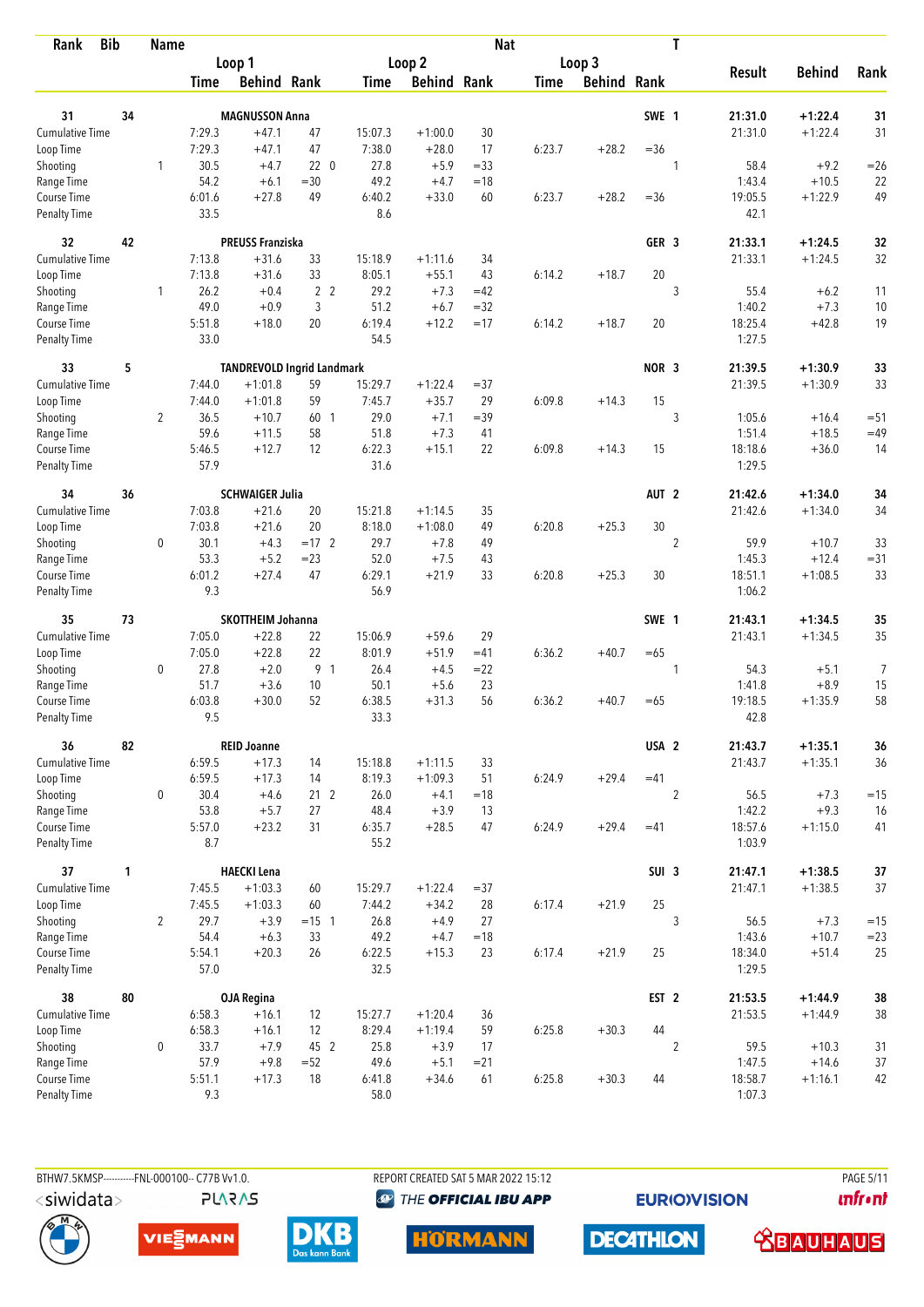| <b>Bib</b><br>Rank        |    | <b>Name</b>  |             |                                  |                 |                   |                     | <b>Nat</b> |             |                    |                  | T              |                  |                    |          |
|---------------------------|----|--------------|-------------|----------------------------------|-----------------|-------------------|---------------------|------------|-------------|--------------------|------------------|----------------|------------------|--------------------|----------|
|                           |    |              |             | Loop 1                           |                 |                   | Loop 2              |            |             | Loop 3             |                  |                |                  |                    |          |
|                           |    |              | <b>Time</b> | <b>Behind Rank</b>               |                 | Time              | <b>Behind Rank</b>  |            | <b>Time</b> | <b>Behind Rank</b> |                  |                | <b>Result</b>    | <b>Behind</b>      | Rank     |
| 39                        | 49 |              |             | <b>IRWIN Deedra</b>              |                 |                   |                     |            |             |                    | USA <sub>2</sub> |                | 21:55.1          | $+1:46.5$          |          |
| <b>Cumulative Time</b>    |    |              | 7:07.2      | $+25.0$                          | $=25$           |                   |                     | 40         |             |                    |                  |                | 21:55.1          | $+1:46.5$          | 39<br>39 |
|                           |    |              | 7:07.2      | $+25.0$                          | $=25$           | 15:32.5<br>8:25.3 | $+1:25.2$           |            | 6:22.6      | $+27.1$            | 33               |                |                  |                    |          |
| Loop Time                 |    | $\mathbf 0$  | 34.9        | $+9.1$                           | 54 2            | 31.3              | $+1:15.3$<br>$+9.4$ | 56         |             |                    |                  | $\overline{2}$ |                  |                    |          |
| Shooting                  |    |              | 58.9        | $+10.8$                          | 55              | 56.1              |                     | 61         |             |                    |                  |                | 1:06.2<br>1:55.0 | $+17.0$<br>$+22.1$ | 56       |
| Range Time<br>Course Time |    |              | 5:58.9      | $+25.1$                          | 39              | 6:31.2            | $+11.6$<br>$+24.0$  | 66<br>36   | 6:22.6      | $+27.1$            | 33               |                | 18:52.7          | $+1:10.1$          | 60<br>35 |
| <b>Penalty Time</b>       |    |              | 9.4         |                                  |                 | 58.0              |                     |            |             |                    |                  |                | 1:07.4           |                    |          |
| 40                        | 79 |              |             | <b>HETTICH Janina</b>            |                 |                   |                     |            |             |                    | GER <sub>2</sub> |                | 21:59.7          | $+1:51.1$          | 40       |
| Cumulative Time           |    |              | 7:33.7      | $+51.5$                          | 51              | 15:31.4           | $+1:24.1$           | 39         |             |                    |                  |                | 21:59.7          | $+1:51.1$          | 40       |
| Loop Time                 |    |              | 7:33.7      | $+51.5$                          | 51              | 7:57.7            | $+47.7$             | 39         | 6:28.3      | $+32.8$            | 47               |                |                  |                    |          |
| Shooting                  |    | 1            | 36.6        | $+10.8$                          | 61 1            | 28.8              | $+6.9$              | 38         |             |                    |                  | $\overline{2}$ | 1:05.4           | $+16.2$            | 49       |
| Range Time                |    |              | 58.3        | $+10.2$                          | 54              | 51.0              | $+6.5$              | $= 28$     |             |                    |                  |                | 1:49.3           | $+16.4$            | 43       |
| Course Time               |    |              | 5:54.6      | $+20.8$                          | $= 27$          | 6:34.1            | $+26.9$             | $=42$      | 6:28.3      | $+32.8$            | 47               |                | 18:57.0          | $+1:14.4$          | 40       |
| <b>Penalty Time</b>       |    |              | 40.8        |                                  |                 | 32.6              |                     |            |             |                    |                  |                | 1:13.4           |                    |          |
| 41                        | 25 |              |             | <b>BENDIKA Baiba</b>             |                 |                   |                     |            |             |                    | LAT <sub>3</sub> |                | 22:07.7          | $+1:59.1$          | 41       |
| Cumulative Time           |    |              | 7:21.5      | $+39.3$                          | 38              | 15:45.3           | $+1:38.0$           | 45         |             |                    |                  |                | 22:07.7          | $+1:59.1$          | 41       |
| Loop Time                 |    |              | 7:21.5      | $+39.3$                          | 38              | 8:23.8            | $+1:13.8$           | 55         | 6:22.4      | $+26.9$            | 32               |                |                  |                    |          |
| Shooting                  |    | $\mathbf{1}$ | 25.8        | 0.0                              | 1 <sub>2</sub>  | 26.6              | $+4.7$              | 26         |             |                    |                  | 3              | 52.5             | $+3.3$             | 4        |
| Range Time                |    |              | 49.4        | $+1.3$                           | $\overline{4}$  | 50.3              | $+5.8$              | 24         |             |                    |                  |                | 1:39.7           | $+6.8$             | $=6$     |
| Course Time               |    |              | 5:57.6      | $+23.8$                          | 35              | 6:35.3            | $+28.1$             | 45         | 6:22.4      | $+26.9$            | 32               |                | 18:55.3          | $+1:12.7$          | 38       |
| Penalty Time              |    |              | 34.5        |                                  |                 | 58.2              |                     |            |             |                    |                  |                | 1:32.7           |                    |          |
| 42                        | 35 |              |             | <b>CHARVATOVA Lucie</b>          |                 |                   |                     |            |             |                    | CZE 4            |                | 22:10.6          | $+2:02.0$          | 42       |
| <b>Cumulative Time</b>    |    |              | 8:15.8      | $+1:33.6$                        | $=75$           | 15:59.8           | $+1:52.5$           | 52         |             |                    |                  |                | 22:10.6          | $+2:02.0$          | 42       |
| Loop Time                 |    |              | 8:15.8      | $+1:33.6$                        | $=75$           | 7:44.0            | $+34.0$             | 27         | 6:10.8      | $+15.3$            | 17               |                |                  |                    |          |
| Shooting                  |    | 3            | 34.1        | $+8.3$                           | $=47$ 1         | 24.3              | $+2.4$              | 9          |             |                    |                  | 4              | 58.5             | $+9.3$             | 28       |
| Range Time                |    |              | 57.8        | $+9.7$                           | $=50$           | 49.6              | $+5.1$              | $= 21$     |             |                    |                  |                | 1:47.4           | $+14.5$            | 36       |
| Course Time               |    |              | 5:57.4      | $+23.6$                          | 34              | 6:23.5            | $+16.3$             | 25         | 6:10.8      | $+15.3$            | 17               |                | 18:31.7          | $+49.1$            | 23       |
| <b>Penalty Time</b>       |    |              | 1:20.6      |                                  |                 | 30.9              |                     |            |             |                    |                  |                | 1:51.5           |                    |          |
| 43                        | 84 |              |             | <b>KALKENBERG Emilie Aagheim</b> |                 |                   |                     |            |             |                    | NOR <sub>2</sub> |                | 22:10.7          | $+2:02.1$          | 43       |
| Cumulative Time           |    |              | 7:11.8      | $+29.6$                          | 29              | 15:40.8           | $+1:33.5$           | 43         |             |                    |                  |                | 22:10.7          | $+2:02.1$          | 43       |
| Loop Time                 |    |              | 7:11.8      | $+29.6$                          | 29              | 8:29.0            | $+1:19.0$           | 58         | 6:29.9      | $+34.4$            | 49               |                |                  |                    |          |
| Shooting                  |    | 0            | 31.0        | $+5.2$                           | $= 26$ 2        | 31.2              | $+9.3$              | 60         |             |                    |                  | $\overline{2}$ | 1:02.2           | $+13.0$            | 39       |
| Range Time                |    |              | 53.3        | $+5.2$                           | $= 23$          | 52.4              | $+7.9$              | $=48$      |             |                    |                  |                | 1:45.7           | $+12.8$            | $= 34$   |
| Course Time               |    |              | 6:09.1      | $+35.3$                          | $=64$           | 6:40.1            | $+32.9$             | 59         | 6:29.9      | $+34.4$            | 49               |                | 19:19.1          | $+1:36.5$          | 59       |
| <b>Penalty Time</b>       |    |              | 9.4         |                                  |                 | 56.5              |                     |            |             |                    |                  |                | 1:05.9           |                    |          |
| 44                        | 71 |              |             | <b>PUSKARCIKOVA Eva</b>          |                 |                   |                     |            |             |                    | CZE 2            |                | 22:12.3          | $+2:03.7$          | 44       |
| <b>Cumulative Time</b>    |    |              | 7:10.7      | $+28.5$                          | 27              | 15:44.2           | $+1:36.9$           | 44         |             |                    |                  |                | 22:12.3          | $+2:03.7$          | 44       |
| Loop Time                 |    |              | 7:10.7      | $+28.5$                          | 27              | 8:33.5            | $+1:23.5$           | 62         | 6:28.1      | $+32.6$            | 46               |                |                  |                    |          |
| Shooting                  |    | 0            | 30.6        | $+4.8$                           | 23 2            | 29.4              | $+7.5$              | $=45$      |             |                    |                  | $\overline{2}$ | 1:00.0           | $+10.8$            | 34       |
| Range Time                |    |              | 52.2        | $+4.1$                           | $=14$           | 51.9              | $+7.4$              | 42         |             |                    |                  |                | 1:44.1           | $+11.2$            | 27       |
| Course Time               |    |              | 6:09.2      | $+35.4$                          | $=66$           | 6:45.1            | $+37.9$             | 64         | 6:28.1      | $+32.6$            | 46               |                | 19:22.4          | $+1:39.8$          | $=60$    |
| Penalty Time              |    |              | 9.3         |                                  |                 | 56.5              |                     |            |             |                    |                  |                | 1:05.8           |                    |          |
| 45                        | 58 |              |             | <b>COMOLA Samuela</b>            |                 |                   |                     |            |             |                    | ITA <sub>2</sub> |                | 22:14.9          | $+2:06.3$          | 45       |
| <b>Cumulative Time</b>    |    |              | 7:38.2      | $+56.0$                          | 56              | 15:38.7           | $+1:31.4$           | 41         |             |                    |                  |                | 22:14.9          | $+2:06.3$          | 45       |
| Loop Time                 |    |              | 7:38.2      | $+56.0$                          | 56              | 8:00.5            | $+50.5$             | 40         | 6:36.2      | $+40.7$            | $=65$            |                |                  |                    |          |
| Shooting                  |    | $\mathbf{1}$ | 33.6        | $+7.8$                           | $=43$ 1         | 30.2              | $+8.3$              | $=52$      |             |                    |                  | $\overline{2}$ | 1:03.9           | $+14.7$            | 45       |
| Range Time                |    |              | 56.6        | $+8.5$                           | 41              | 52.1              | $+7.6$              | $=44$      |             |                    |                  |                | 1:48.7           | $+15.8$            | $40\,$   |
| Course Time               |    |              | 6:05.0      | $+31.2$                          | $= 56$          | 6:35.6            | $+28.4$             | 46         | 6:36.2      | $+40.7$            | $=65$            |                | 19:16.8          | $+1:34.2$          | 56       |
| Penalty Time              |    |              | 36.6        |                                  |                 | 32.8              |                     |            |             |                    |                  |                | 1:09.4           |                    |          |
| 46                        | 53 |              |             | <b>TOLMACHEVA Anastasia</b>      |                 |                   |                     |            |             |                    | <b>ROU 2</b>     |                | 22:20.5          | $+2:11.9$          | 46       |
| Cumulative Time           |    |              | 7:07.2      | $+25.0$                          | $=25$           | 15:39.5           | $+1:32.2$           | 42         |             |                    |                  |                | 22:20.5          | $+2:11.9$          | 46       |
| Loop Time                 |    |              | 7:07.2      | $+25.0$                          | $=25$           | 8:32.3            | $+1:22.3$           | 60         | 6:41.0      | $+45.5$            | 69               |                |                  |                    |          |
| Shooting                  |    | 0            | 28.9        | $+3.1$                           | 13 <sup>2</sup> | 30.7              | $+8.8$              | $= 57$     |             |                    |                  | $\overline{2}$ | 59.7             | $+10.5$            | 32       |
| Range Time                |    |              | 52.2        | $+4.1$                           | $=14$           | 53.1              | $+8.6$              | $= 53$     |             |                    |                  |                | 1:45.3           | $+12.4$            | $= 31$   |
| Course Time               |    |              | 6:05.8      | $+32.0$                          | 59              | 6:37.9            | $+30.7$             | 54         | 6:41.0      | $+45.5$            | 69               |                | 19:24.7          | $+1:42.1$          | 63       |
| Penalty Time              |    |              | 9.2         |                                  |                 | 1:01.3            |                     |            |             |                    |                  |                | 1:10.5           |                    |          |

BTHW7.5KMSP----------FNL-000100-- C77B Vv1.0. **PLARAS**  REPORT CREATED SAT 5 MAR 2022 15:12

**<sup><sup>3</sup>** THE OFFICIAL IBU APP</sup>

**EURIOVISION** 

PAGE 6/11 *<u><u>Infront</u>*</u>









**DECATHLON <u>CBAUHAUS</u>**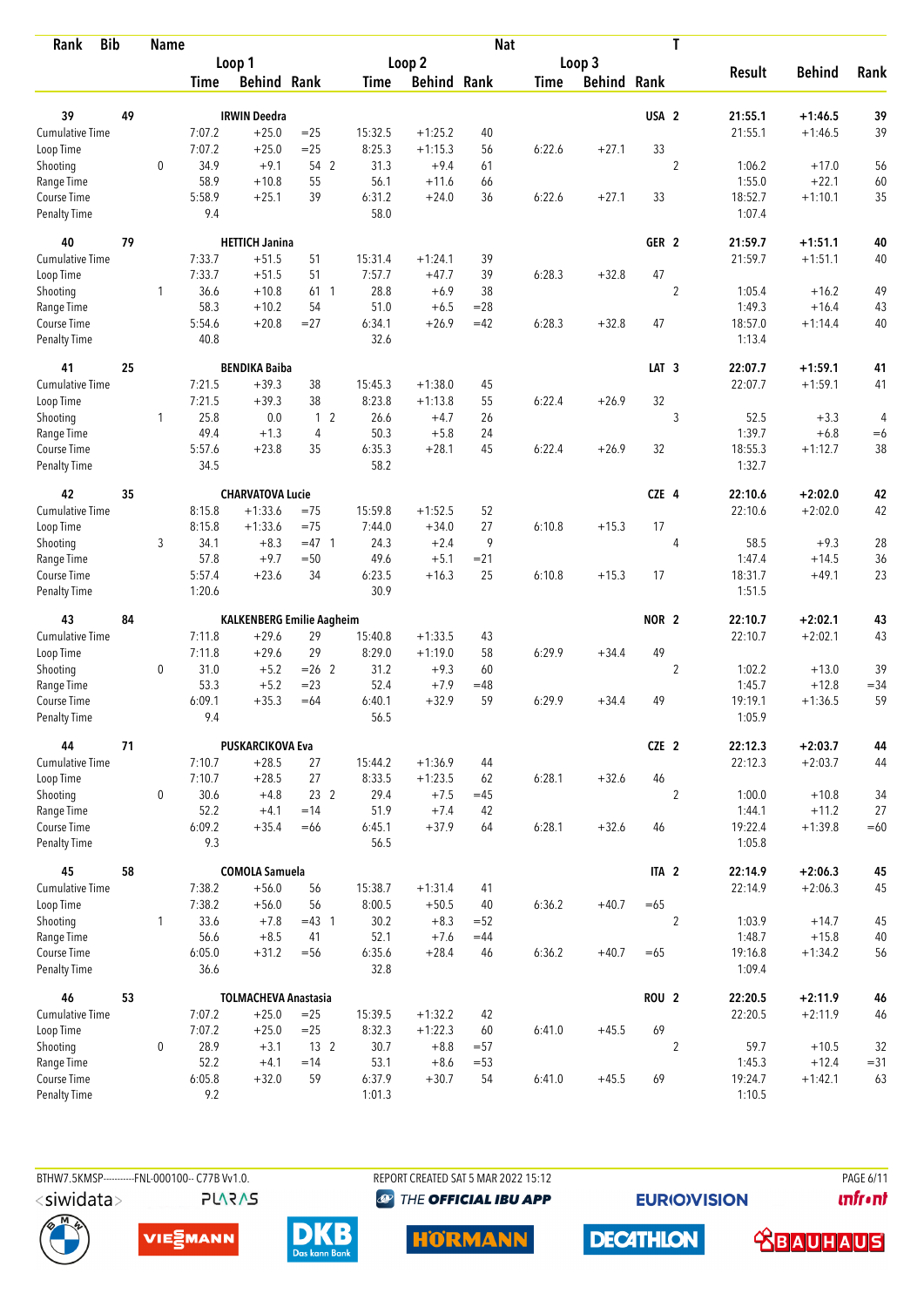| <b>Bib</b><br>Rank                 |    | <b>Name</b>    |                |                         |         |                |                    | <b>Nat</b>     |             |                    |                  | T              |                   |               |       |
|------------------------------------|----|----------------|----------------|-------------------------|---------|----------------|--------------------|----------------|-------------|--------------------|------------------|----------------|-------------------|---------------|-------|
|                                    |    |                |                | Loop 1                  |         |                | Loop 2             |                |             | Loop 3             |                  |                |                   |               |       |
|                                    |    |                | Time           | <b>Behind Rank</b>      |         | Time           | <b>Behind Rank</b> |                | <b>Time</b> | <b>Behind Rank</b> |                  |                | <b>Result</b>     | <b>Behind</b> | Rank  |
| 47                                 | 66 |                |                | <b>GASPARIN Selina</b>  |         |                |                    |                |             |                    | SUI <sub>3</sub> |                | 22:20.8           | $+2:12.2$     | 47    |
| <b>Cumulative Time</b>             |    |                | 7:29.2         | $+47.0$                 | 46      | 15:47.9        | $+1:40.6$          | 46             |             |                    |                  |                | 22:20.8           | $+2:12.2$     | 47    |
| Loop Time                          |    |                | 7:29.2         | $+47.0$                 | 46      | 8:18.7         | $+1:08.7$          | 50             | 6:32.9      | $+37.4$            | 54               |                |                   |               |       |
| Shooting                           |    | 1              | 31.4           | $+5.6$                  | $=31.2$ | 29.5           | $+7.6$             | 47             |             |                    |                  | 3              | 1:00.9            | $+11.7$       | 38    |
| Range Time                         |    |                | 56.1           | $+8.0$                  | $= 38$  | 53.0           | $+8.5$             | 52             |             |                    |                  |                | 1:49.1            | $+16.2$       | $=41$ |
| Course Time                        |    |                | 6:00.1         | $+26.3$                 | 45      | 6:31.7         | $+24.5$            | 37             | 6:32.9      | $+37.4$            | 54               |                | 19:04.7           | $+1:22.1$     | 48    |
| <b>Penalty Time</b>                |    |                | 33.0           |                         |         | 54.0           |                    |                |             |                    |                  |                | 1:27.0            |               |       |
| 48                                 | 61 |                |                | <b>CHEVALIER Chloe</b>  |         |                |                    |                |             |                    | FRA 4            |                | 22:21.2           | $+2:12.6$     | 48    |
| Cumulative Time                    |    |                | 8:44.8         | $+2:02.6$               | 81      | 15:59.6        | $+1:52.3$          | 51             |             |                    |                  |                | 22:21.2           | $+2:12.6$     | 48    |
| Loop Time                          |    |                | 8:44.8         | $+2:02.6$               | 81      | 7:14.8         | $+4.8$             | $\overline{4}$ | 6:21.6      | $+26.1$            | 31               |                |                   |               |       |
| Shooting                           |    | 4              | 46.8           | $+21.0$                 | 83 0    | 23.4           | $+1.5$             | $=$ 5          |             |                    |                  | 4              | 1:10.3            | $+21.1$       | 67    |
| Range Time                         |    |                | 1:10.5         | $+22.4$                 | 83      | 47.9           | $+3.4$             | 11             |             |                    |                  |                | 1:58.4            | $+25.5$       | 67    |
| Course Time                        |    |                | 5:48.1         | $+14.3$                 | 14      | 6:18.3         | $+11.1$            | $=15$          | 6:21.6      | $+26.1$            | 31               |                | 18:28.0           | $+45.4$       | 20    |
| Penalty Time                       |    |                | 1:46.2         |                         |         | 8.6            |                    |                |             |                    |                  |                | 1:54.8            |               |       |
| 49                                 | 46 |                |                | <b>LUNDER Emma</b>      |         |                |                    |                |             |                    | CAN 3            |                | 22:22.2           | $+2:13.6$     | 49    |
| Cumulative Time                    |    |                | 8:02.7         | $+1:20.5$               | 67      | 15:56.8        | $+1:49.5$          | 50             |             |                    |                  |                | 22:22.2           | $+2:13.6$     | 49    |
| Loop Time                          |    |                | 8:02.7         | $+1:20.5$               | 67      | 7:54.1         | $+44.1$            | 37             | 6:25.4      | $+29.9$            | 43               |                |                   |               |       |
| Shooting                           |    | $\overline{2}$ | 34.1           | $+8.3$                  | $=47$ 1 | 21.9           | 0.0                | $\mathbf{1}$   |             |                    |                  | 3              | 56.0              | $+6.8$        | 13    |
| Range Time                         |    |                | 56.1           | $+8.0$                  | $= 38$  | 44.5           | 0.0                | $\mathbf{1}$   |             |                    |                  |                | 1:40.6            | $+7.7$        | $=11$ |
| Course Time                        |    |                | 6:09.1<br>57.5 | $+35.3$                 | $=64$   | 6:35.9<br>33.7 | $+28.7$            | 49             | 6:25.4      | $+29.9$            | 43               |                | 19:10.4<br>1:31.2 | $+1:27.8$     | 51    |
| Penalty Time                       |    |                |                |                         |         |                |                    |                |             |                    |                  |                |                   |               |       |
| 50                                 | 41 |                |                | <b>KLEMENCIC Polona</b> |         |                |                    |                |             |                    | SLO 2            |                | 22:22.9           | $+2:14.3$     | 50    |
| <b>Cumulative Time</b>             |    |                | 7:46.6         | $+1:04.4$               | 62      | 15:52.6        | $+1:45.3$          | 48             |             |                    |                  |                | 22:22.9           | $+2:14.3$     | 50    |
| Loop Time                          |    |                | 7:46.6         | $+1:04.4$               | 62      | 8:06.0         | $+56.0$            | 44             | 6:30.3      | $+34.8$            | 50               |                |                   |               |       |
| Shooting                           |    | 1              | 33.6           | $+7.8$                  | $=43$ 1 | 32.3           | $+10.4$            | 66             |             |                    |                  | $\overline{2}$ | 1:05.9            | $+16.7$       | 54    |
| Range Time                         |    |                | 57.9           | $+9.8$                  | $= 52$  | 54.9           | $+10.4$            | 60             |             |                    |                  |                | 1:52.8            | $+19.9$       | 55    |
| Course Time<br><b>Penalty Time</b> |    |                | 6:15.3<br>33.4 | $+41.5$                 | 72      | 6:36.9<br>34.2 | $+29.7$            | 51             | 6:30.3      | $+34.8$            | 50               |                | 19:22.5<br>1:07.6 | $+1:39.9$     | 62    |
|                                    |    |                |                |                         |         |                |                    |                |             |                    |                  |                |                   |               |       |
| 51                                 | 28 |                |                | <b>EGAN Clare</b>       |         |                |                    |                |             |                    | USA 4            |                | 22:23.7           | $+2:15.1$     | 51    |
| Cumulative Time                    |    |                | 7:50.3         | $+1:08.1$               | 63      | 16:07.6        | $+2:00.3$          | 55             |             |                    |                  |                | 22:23.7           | $+2:15.1$     | 51    |
| Loop Time                          |    |                | 7:50.3         | $+1:08.1$               | 63      | 8:17.3         | $+1:07.3$          | 48             | 6:16.1      | $+20.6$            | 23               |                |                   |               |       |
| Shooting                           |    | $\overline{2}$ | 40.7           | $+14.9$                 | $=73$ 2 | 30.5           | $+8.6$             | 55             |             |                    |                  | 4              | 1:11.2            | $+22.0$       | 69    |
| Range Time                         |    |                | 1:04.1         | $+16.0$                 | 70      | 55.1           | $+10.6$            | 62             |             |                    |                  |                | 1:59.2            | $+26.3$       | 68    |
| Course Time                        |    |                | 5:50.1<br>56.1 | $+16.3$                 | 16      | 6:26.2<br>56.0 | $+19.0$            | 29             | 6:16.1      | $+20.6$            | 23               |                | 18:32.4<br>1:52.1 | $+49.8$       | 24    |
| <b>Penalty Time</b>                |    |                |                |                         |         |                |                    |                |             |                    |                  |                |                   |               |       |
| 52                                 | 51 |                |                | <b>MAKA Anna</b>        |         |                |                    |                |             |                    | POL 2            |                | 22:28.3           | $+2:19.7$     | 52    |
| Cumulative Time                    |    |                | 7:15.5         | $+33.3$                 | 34      | 15:50.3        | $+1:43.0$          | 47             |             |                    |                  |                | 22:28.3           | $+2:19.7$     | 52    |
| Loop Time                          |    |                | 7:15.5         | $+33.3$                 | 34      | 8:34.8         | $+1:24.8$          | 65             | 6:38.0      | $+42.5$            | 67               |                |                   |               |       |
| Shooting                           |    | 0              | 34.5           | $+8.7$                  | $= 502$ | 32.1           | $+10.2$            | $=63$          |             |                    |                  | $\overline{2}$ | 1:06.7            | $+17.5$       | 57    |
| Range Time                         |    |                | 57.0           | $+8.9$                  | $=44$   | 55.3           | $+10.8$            | 63             |             |                    |                  |                | 1:52.3            | $+19.4$       | 53    |
| Course Time<br>Penalty Time        |    |                | 6:09.2<br>9.3  | $+35.4$                 | $=66$   | 6:39.6<br>59.9 | $+32.4$            | 57             | 6:38.0      | $+42.5$            | 67               |                | 19:26.8<br>1:09.2 | $+1:44.2$     | 64    |
| 53                                 | 55 |                |                | <b>TANAKA Yurie</b>     |         |                |                    |                |             |                    | JPN 1            |                | 22:28.9           | $+2:20.3$     | 53    |
| Cumulative Time                    |    |                | 8:03.5         | $+1:21.3$               | 70      | 15:55.9        | $+1:48.6$          | 49             |             |                    |                  |                | 22:28.9           | $+2:20.3$     | 53    |
| Loop Time                          |    |                | 8:03.5         | $+1:21.3$               | 70      | 7:52.4         | $+42.4$            | 35             | 6:33.0      | $+37.5$            | 55               |                |                   |               |       |
| Shooting                           |    | $\mathbf{1}$   | 37.4           | $+11.6$                 | 64 0    | 32.1           | $+10.2$            | $=63$          |             |                    |                  | 1              | 1:09.6            | $+20.4$       | 64    |
| Range Time                         |    |                | 1:01.9         | $+13.8$                 | 65      | 55.0           | $+10.5$            | 61             |             |                    |                  |                | 1:56.9            | $+24.0$       | $=64$ |
| Course Time                        |    |                | 6:25.9         | $+52.1$                 | 80      | 6:49.2         | $+42.0$            | $= 71$         | 6:33.0      | $+37.5$            | 55               |                | 19:48.1           | $+2:05.5$     | $=70$ |
| Penalty Time                       |    |                | 35.7           |                         |         | 8.2            |                    |                |             |                    |                  |                | 43.9              |               |       |
| 54                                 | 13 |                |                | <b>LIE</b> Lotte        |         |                |                    |                |             |                    | BEL 3            |                | 22:38.6           | $+2:30.0$     | 54    |
| Cumulative Time                    |    |                | 8:03.1         | $+1:20.9$               | $=68$   | 16:05.0        | $+1:57.7$          | 54             |             |                    |                  |                | 22:38.6           | $+2:30.0$     | 54    |
| Loop Time                          |    |                | 8:03.1         | $+1:20.9$               | $=68$   | 8:01.9         | $+51.9$            | $=41$          | 6:33.6      | $+38.1$            | 57               |                |                   |               |       |
| Shooting                           |    | $\overline{2}$ | 39.2           | $+13.4$                 | 68 1    | 24.7           | $+2.8$             | 13             |             |                    |                  | 3              | 1:04.0            | $+14.8$       | 46    |
| Range Time                         |    |                | 1:02.7         | $+14.6$                 | 68      | 48.7           | $+4.2$             | 17             |             |                    |                  |                | 1:51.4            | $+18.5$       | $=49$ |
| Course Time                        |    |                | 6:02.1         | $+28.3$                 | 50      | 6:40.0         | $+32.8$            | 58             | 6:33.6      | $+38.1$            | 57               |                | 19:15.7           | $+1:33.1$     | 55    |
| <b>Penalty Time</b>                |    |                | 58.3           |                         |         | 33.2           |                    |                |             |                    |                  |                | 1:31.5            |               |       |



**PLARAS** 

BTHW7.5KMSP----------FNL-000100-- C77B Vv1.0. REPORT CREATED SAT 5 MAR 2022 15:12 PAGE 7/11 **<sup><sup>3</sup>** THE OFFICIAL IBU APP</sup>

**EURIOVISION** 

*<u><u>Infront</u>*</u>











 **<u>CBAUHAUS</u>**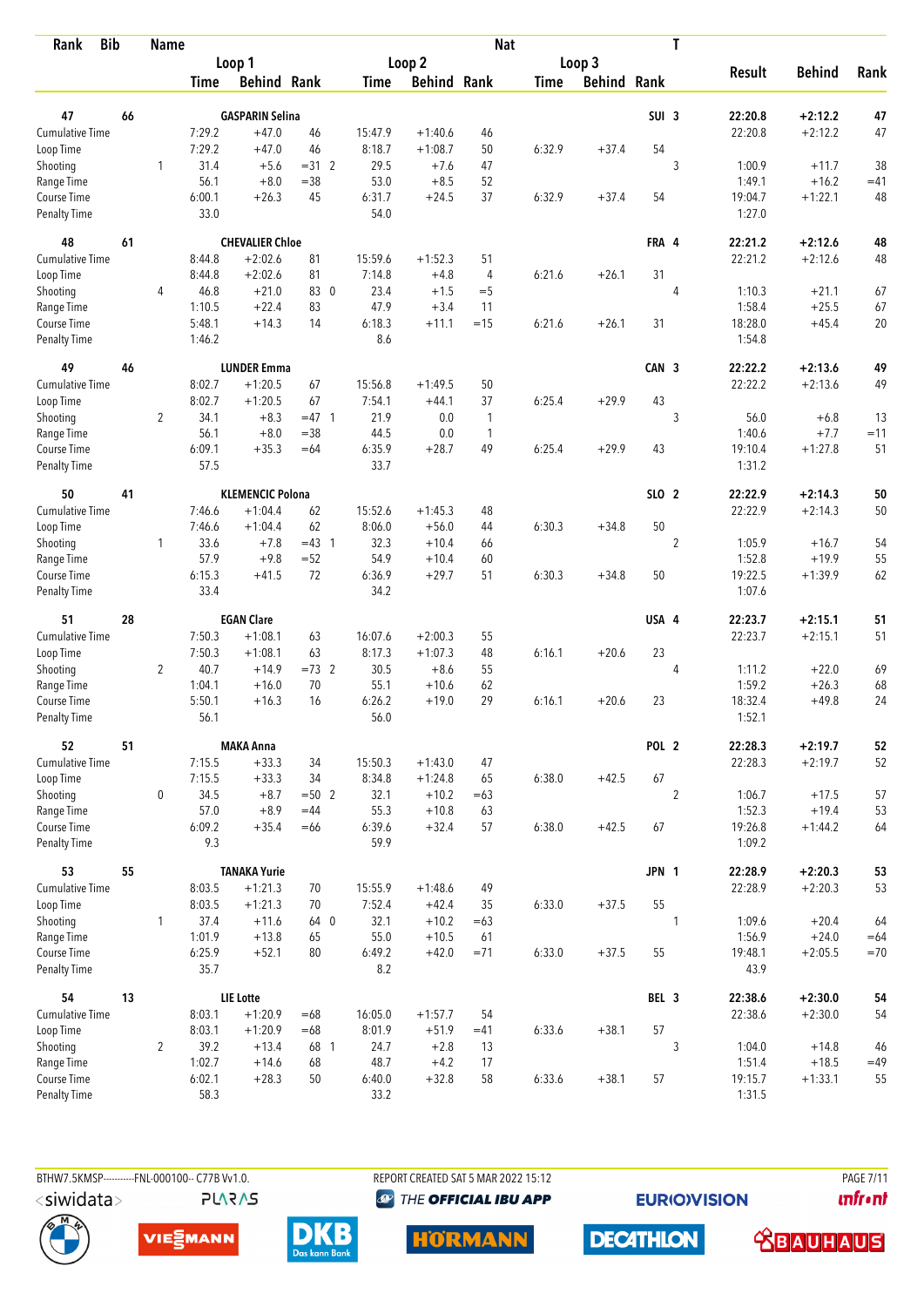| <b>Bib</b><br>Rank          |    | <b>Name</b>    |               |                       |         |                  |                    | <b>Nat</b> |             |                    |                  | T              |                   |               |        |
|-----------------------------|----|----------------|---------------|-----------------------|---------|------------------|--------------------|------------|-------------|--------------------|------------------|----------------|-------------------|---------------|--------|
|                             |    |                |               | Loop 1                |         |                  | Loop <sub>2</sub>  |            |             | Loop 3             |                  |                |                   |               |        |
|                             |    |                | <b>Time</b>   | <b>Behind Rank</b>    |         | <b>Time</b>      | <b>Behind Rank</b> |            | <b>Time</b> | <b>Behind Rank</b> |                  |                | <b>Result</b>     | <b>Behind</b> | Rank   |
| 55                          | 59 |                |               | <b>MAEDA Sari</b>     |         |                  |                    |            |             |                    | JPN 4            |                | 22:42.2           | $+2:33.6$     | 55     |
| Cumulative Time             |    |                | 7:32.0        | $+49.8$               | 49      | 16:17.7          | $+2:10.4$          | $=58$      |             |                    |                  |                | 22:42.2           | $+2:33.6$     | 55     |
| Loop Time                   |    |                | 7:32.0        | $+49.8$               | 49      | 8:45.7           | $+1:35.7$          | 68         | 6:24.5      | $+29.0$            | 40               |                |                   |               |        |
| Shooting                    |    | 1              | 33.8          | $+8.0$                | 46 3    | 31.7             | $+9.8$             | 62         |             |                    |                  | 4              | 1:05.6            | $+16.4$       | $=51$  |
| Range Time                  |    |                | 59.3          | $+11.2$               | 57      | 54.5             | $+10.0$            | 58         |             |                    |                  |                | 1:53.8            | $+20.9$       | $= 57$ |
| Course Time                 |    |                | 5:59.2        | $+25.4$               | 42      | 6:27.8           | $+20.6$            | 31         | 6:24.5      | $+29.0$            | 40               |                | 18:51.5           | $+1:08.9$     | 34     |
| <b>Penalty Time</b>         |    |                | 33.5          |                       |         | 1:23.4           |                    |            |             |                    |                  |                | 1:56.9            |               |        |
| 56                          | 32 |                |               | <b>FIALKOVA Ivona</b> |         |                  |                    |            |             |                    | SVK 4            |                | 22:44.7           | $+2:36.1$     | 56     |
| Cumulative Time             |    |                | 7:46.3        | $+1:04.1$             | 61      | 16:09.6          | $+2:02.3$          | 56         |             |                    |                  |                | 22:44.7           | $+2:36.1$     | 56     |
| Loop Time                   |    |                | 7:46.3        | $+1:04.1$             | 61      | 8:23.3           | $+1:13.3$          | 54         | 6:35.1      | $+39.6$            | 61               |                |                   |               |        |
| Shooting                    |    | $\overline{2}$ | 32.3          | $+6.5$                | $=39.2$ | 32.5             | $+10.6$            | 67         |             |                    |                  | $\overline{4}$ | 1:04.8            | $+15.6$       | 47     |
| Range Time                  |    |                | 56.9          | $+8.8$                | $=42$   | 55.6             | $+11.1$            | $=64$      |             |                    |                  |                | 1:52.5            | $+19.6$       | 54     |
| Course Time                 |    |                | 5:52.3        | $+18.5$               | 21      | 6:29.2           | $+22.0$            | 34         | 6:35.1      | $+39.6$            | 61               |                | 18:56.6           | $+1:14.0$     | 39     |
| <b>Penalty Time</b>         |    |                | 57.1          |                       |         | 58.5             |                    |            |             |                    |                  |                | 1:55.6            |               |        |
| 57                          | 63 |                |               | <b>KUELM Susan</b>    |         |                  |                    |            |             |                    | EST 4            |                | 22:46.4           | $+2:37.8$     | 57     |
| Cumulative Time             |    |                | 7:59.1        | $+1:16.9$             | 66      | 16:22.2          | $+2:14.9$          | 60         |             |                    |                  |                | 22:46.4           | $+2:37.8$     | 57     |
| Loop Time                   |    |                | 7:59.1        | $+1:16.9$             | 66      | 8:23.1           | $+1:13.1$          | 53         | 6:24.2      | $+28.7$            | 39               |                |                   |               |        |
| Shooting                    |    | $\overline{2}$ | 36.7          | $+10.9$               | 62 2    | 39.2             | $+17.3$            | 81         |             |                    |                  | 4              | 1:15.9            | $+26.7$       | 75     |
| Range Time                  |    |                | 1:02.2        | $+14.1$               | 67      | 1:02.8           | $+18.3$            | 80         |             |                    |                  |                | 2:05.0            | $+32.1$       | 76     |
| Course Time                 |    |                | 5:56.5        | $+22.7$               | 29      | 6:19.6           | $+12.4$            | 19         | 6:24.2      | $+28.7$            | 39               |                | 18:40.3           | $+57.7$       | 28     |
| <b>Penalty Time</b>         |    |                | 1:00.4        |                       |         | 1:00.7           |                    |            |             |                    |                  |                | 2:01.1            |               |        |
| 58                          | 44 |                |               | SANFILIPPO Federica   |         |                  |                    |            |             |                    | ITA 4            |                | 22:47.2           | $+2:38.6$     | 58     |
| Cumulative Time             |    |                | 7:26.9        | $+44.7$               | 43      | 16:23.5          | $+2:16.2$          | 61         |             |                    |                  |                | 22:47.2           | $+2:38.6$     | 58     |
| Loop Time                   |    |                | 7:26.9        | $+44.7$               | 43      | 8:56.6           | $+1:46.6$          | 73         | 6:23.7      | $+28.2$            | $=36$            |                |                   |               |        |
| Shooting                    |    | $\mathbf{1}$   | 32.0          | $+6.2$                | $=37.3$ | 37.2             | $+15.3$            | 78         |             |                    |                  | 4              | 1:09.2            | $+20.0$       | 62     |
| Range Time                  |    |                | 54.9          | $+6.8$                | 37      | 1:00.5           | $+16.0$            | 75         |             |                    |                  |                | 1:55.4            | $+22.5$       | 62     |
| Course Time                 |    |                | 5:57.7        | $+23.9$               | $=36$   | 6:32.7           | $+25.5$            | 39         | 6:23.7      | $+28.2$            | $=36$            |                | 18:54.1           | $+1:11.5$     | 37     |
| <b>Penalty Time</b>         |    |                | 34.3          |                       |         | 1:23.4           |                    |            |             |                    |                  |                | 1:57.7            |               |        |
| 59                          | 70 |                |               | <b>REMENOVA Maria</b> |         |                  |                    |            |             |                    | SVK <sub>2</sub> |                | 22:52.4           | $+2:43.8$     | 59     |
| Cumulative Time             |    |                | 8:23.8        | $+1:41.6$             | 78      | 16:17.7          | $+2:10.4$          | $= 58$     |             |                    |                  |                | 22:52.4           | $+2:43.8$     | 59     |
| Loop Time                   |    |                | 8:23.8        | $+1:41.6$             | 78      | 7:53.9           | $+43.9$            | 36         | 6:34.7      | $+39.2$            | 60               |                |                   |               |        |
| Shooting                    |    | $\overline{2}$ | 45.6          | $+19.8$               | 81 0    | 26.1             | $+4.2$             | 20         |             |                    |                  | $\overline{2}$ | 1:11.7            | $+22.5$       | 71     |
| Range Time                  |    |                | 1:08.8        | $+20.7$               | 80      | 51.2             | $+6.7$             | $=32$      |             |                    |                  |                | 2:00.0            | $+27.1$       | 71     |
| Course Time                 |    |                | 6:15.7        | $+41.9$               | 73      | 6:53.9           | $+46.7$            | 76         | 6:34.7      | $+39.2$            | 60               |                | 19:44.3           | $+2:01.7$     | 69     |
| <b>Penalty Time</b>         |    |                | 59.3          |                       |         | 8.8              |                    |            |             |                    |                  |                | 1:08.1            |               |        |
| 60                          | 11 |                |               | KOCERGINA Natalja     |         |                  |                    |            |             |                    | LTU <sub>2</sub> |                | 22:53.3           | $+2:44.7$     | 60     |
| <b>Cumulative Time</b>      |    |                | 7:33.0        | $+50.8$               | 50      | 16:15.2          | $+2:07.9$          | 57         |             |                    |                  |                | 22:53.3           | $+2:44.7$     | 60     |
| Loop Time                   |    |                | 7:33.0        | $+50.8$               | 50      | 8:42.2           | $+1:32.2$          | 67         | 6:38.1      | $+42.6$            | 68               |                |                   |               |        |
| Shooting                    |    | 0              | 41.1          | $+15.3$               | 76 2    | 35.6             | $+13.7$            | 73         |             |                    |                  | $\overline{2}$ | 1:16.8            | $+27.6$       | 78     |
| Range Time                  |    |                | 1:05.2        | $+17.1$               | 74      | 59.3             | $+14.8$            | 73         |             |                    |                  |                | 2:04.5            | $+31.6$       | 75     |
| Course Time<br>Penalty Time |    |                | 6:18.5<br>9.3 | $+44.7$               | 76      | 6:42.4<br>1:00.5 | $+35.2$            | 63         | 6:38.1      | $+42.6$            | 68               |                | 19:39.0<br>1:09.8 | $+1:56.4$     | 67     |
| 61                          | 33 |                |               | <b>ZUK Kamila</b>     |         |                  |                    |            |             |                    | POL 4            |                | 22:54.0           | $+2:45.4$     | $61\,$ |
| <b>Cumulative Time</b>      |    |                | 8:33.7        | $+1:51.5$             | 80      | 16:31.1          | $+2:23.8$          | 68         |             |                    |                  |                | 22:54.0           | $+2:45.4$     | 61     |
| Loop Time                   |    |                | 8:33.7        | $+1:51.5$             | 80      | 7:57.4           | $+47.4$            | 38         | 6:22.9      | $+27.4$            | 34               |                |                   |               |        |
| Shooting                    |    | 3              | 40.7          | $+14.9$               | $=73$ 1 | 29.4             | $+7.5$             | $=45$      |             |                    |                  | 4              | 1:10.1            | $+20.9$       | 65     |
| Range Time                  |    |                | 1:05.4        | $+17.3$               | 76      | 51.5             | $+7.0$             | $= 38$     |             |                    |                  |                | 1:56.9            | $+24.0$       | $=64$  |
| Course Time                 |    |                | 6:04.4        | $+30.6$               | 54      | 6:33.3           | $+26.1$            | 40         | 6:22.9      | $+27.4$            | 34               |                | 19:00.6           | $+1:18.0$     | 45     |
| Penalty Time                |    |                | 1:23.9        |                       |         | 32.6             |                    |            |             |                    |                  |                | 1:56.5            |               |        |
| 62                          | 62 |                |               | <b>JUPPE Anna</b>     |         |                  |                    |            |             |                    | AUT <sub>3</sub> |                | 22:57.9           | $+2:49.3$     | $62\,$ |
| <b>Cumulative Time</b>      |    |                | 7:12.1        | $+29.9$               | 30      | 16:26.1          | $+2:18.8$          | $=64$      |             |                    |                  |                | 22:57.9           | $+2:49.3$     | 62     |
| Loop Time                   |    |                | 7:12.1        | $+29.9$               | 30      | 9:14.0           | $+2:04.0$          | 80         | 6:31.8      | $+36.3$            | 51               |                |                   |               |        |
| Shooting                    |    | 0              | 38.6          | $+12.8$               | 66 3    | 57.0             | $+35.1$            | 83         |             |                    |                  | 3              | 1:35.7            | $+46.5$       | 83     |
| Range Time                  |    |                | 1:04.3        | $+16.2$               | 71      | 1:21.5           | $+37.0$            | 83         |             |                    |                  |                | 2:25.8            | $+52.9$       | 83     |
| Course Time                 |    |                | 5:58.6        | $+24.8$               | 38      | 6:31.8           | $+24.6$            | 38         | 6:31.8      | $+36.3$            | 51               |                | 19:02.2           | $+1:19.6$     | 46     |
| Penalty Time                |    |                | 9.2           |                       |         | 1:20.7           |                    |            |             |                    |                  |                | 1:29.9            |               |        |

**PLARAS** 

BTHW7.5KMSP----------FNL-000100-- C77B Vv1.0. REPORT CREATED SAT 5 MAR 2022 15:12 PAGE 8/11

**<sup><sup>3</sup>** THE OFFICIAL IBU APP</sup>

**EURIOVISION** 

*<u><u>Infront</u>*</u>









**DECATHLON <u>CBAUHAUS</u>**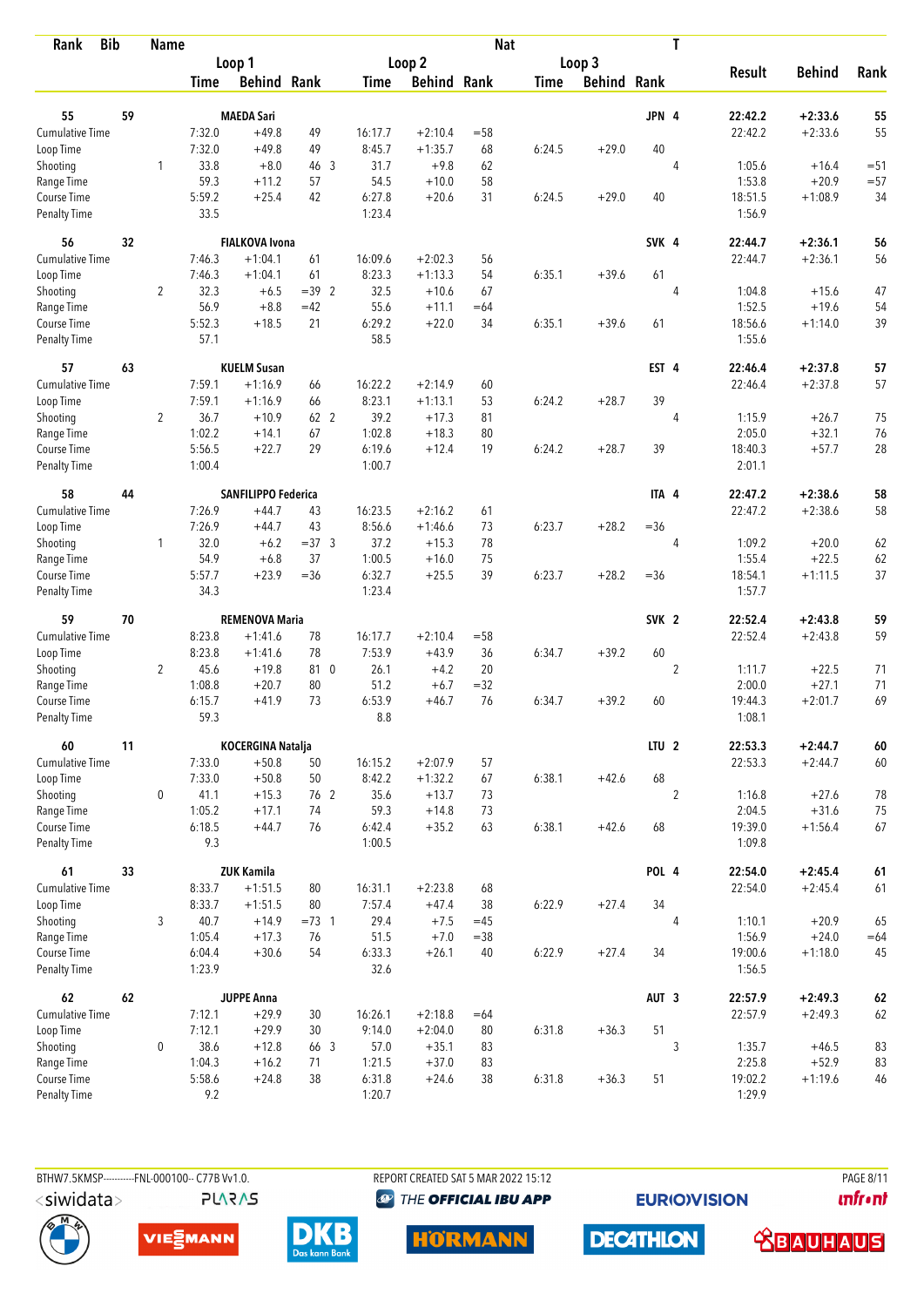| <b>Bib</b><br>Rank          |                          | <b>Name</b>    |                |                         |          |                |                    | <b>Nat</b> |             |                    |                  | T              |                   |               |        |
|-----------------------------|--------------------------|----------------|----------------|-------------------------|----------|----------------|--------------------|------------|-------------|--------------------|------------------|----------------|-------------------|---------------|--------|
|                             |                          |                |                | Loop 1                  |          |                | Loop 2             |            |             | Loop 3             |                  |                |                   |               |        |
|                             |                          |                | <b>Time</b>    | <b>Behind Rank</b>      |          | <b>Time</b>    | <b>Behind Rank</b> |            | <b>Time</b> | <b>Behind Rank</b> |                  |                | <b>Result</b>     | <b>Behind</b> | Rank   |
| 63                          | 9                        |                |                | <b>TACHIZAKI Fuyuko</b> |          |                |                    |            |             |                    | JPN 4            |                | 23:00.5           | $+2:51.9$     | 63     |
| Cumulative Time             |                          |                | 7:39.6         | $+57.4$                 | 57       | 16:34.0        | $+2:26.7$          | 70         |             |                    |                  |                | 23:00.5           | $+2:51.9$     | 63     |
| Loop Time                   |                          |                | 7:39.6         | $+57.4$                 | 57       | 8:54.4         | $+1:44.4$          | 72         | 6:26.5      | $+31.0$            | 45               |                |                   |               |        |
| Shooting                    |                          | 1              | 41.0           | $+15.2$                 | 75 3     | 39.0           | $+17.1$            | 80         |             |                    |                  | $\overline{4}$ | 1:20.1            | $+30.9$       | 81     |
| Range Time                  |                          |                | 1:05.3         | $+17.2$                 | 75       | 59.1           | $+14.6$            | 72         |             |                    |                  |                | 2:04.4            | $+31.5$       | 74     |
| Course Time                 |                          |                | 6:02.2         | $+28.4$                 | 51       | 6:30.9         | $+23.7$            | 35         | 6:26.5      | $+31.0$            | 45               |                | 18:59.6           | $+1:17.0$     | 44     |
| <b>Penalty Time</b>         |                          |                | 32.1           |                         |          | 1:24.4         |                    |            |             |                    |                  |                | 1:56.5            |               |        |
| 64                          | 57                       |                |                | <b>IVANOVA Aliona</b>   |          |                |                    |            |             |                    | MDA 3            |                | 23:01.7           | $+2:53.1$     | 64     |
| Cumulative Time             |                          |                | 8:46.1         | $+2:03.9$               | 82       | 16:26.1        | $+2:18.8$          | $=64$      |             |                    |                  |                | 23:01.7           | $+2:53.1$     | 64     |
| Loop Time                   |                          |                | 8:46.1         | $+2:03.9$               | 82       | 7:40.0         | $+30.0$            | 22         | 6:35.6      | $+40.1$            | $=63$            |                |                   |               |        |
| Shooting                    |                          | 3              | 45.7           | $+19.9$                 | 82 0     | 24.5           | $+2.6$             | 11         |             |                    |                  | 3              | 1:10.2            | $+21.0$       | 66     |
| Range Time                  |                          |                | 1:09.6         | $+21.5$                 | 82       | 51.3           | $+6.8$             | $=35$      |             |                    |                  |                | 2:00.9            | $+28.0$       | $=72$  |
| Course Time                 |                          |                | 6:04.5         | $+30.7$                 | 55       | 6:38.1         | $+30.9$            | 55         | 6:35.6      | $+40.1$            | $=63$            |                | 19:18.2           | $+1:35.6$     | 57     |
| <b>Penalty Time</b>         |                          |                | 1:32.0         |                         |          | 10.6           |                    |            |             |                    |                  |                | 1:42.6            |               |        |
| 65                          | 68                       |                |                | <b>SABULE Annija</b>    |          |                |                    |            |             |                    | LAT <sub>1</sub> |                | 23:03.7           | $+2:55.1$     | 65     |
| Cumulative Time             |                          |                | 7:27.4         | $+45.2$                 | 44       | 16:02.1        | $+1:54.8$          | 53         |             |                    |                  |                | 23:03.7           | $+2:55.1$     | 65     |
| Loop Time                   |                          |                | 7:27.4         | $+45.2$                 | 44       | 8:34.7         | $+1:24.7$          | 64         | 7:01.6      | $+1:06.1$          | 79               |                |                   |               |        |
| Shooting                    |                          | 0              | 31.3           | $+5.5$                  | $= 28$ 1 | 25.5           | $+3.6$             | 16         |             |                    |                  | 1              | 56.8              | $+7.6$        | 22     |
| Range Time                  |                          |                | 57.0           | $+8.9$                  | $=44$    | 52.1           | $+7.6$             | $=44$      |             |                    |                  |                | 1:49.1            | $+16.2$       | $=41$  |
| Course Time                 |                          |                | 6:20.1         | $+46.3$                 | 79       | 7:06.8         | $+59.6$            | 82         | 7:01.6      | $+1:06.1$          | 79               |                | 20:28.5           | $+2:45.9$     | 81     |
| <b>Penalty Time</b>         |                          |                | 10.3           |                         |          | 35.8           |                    |            |             |                    |                  |                | 46.1              |               |        |
| 66                          | 76                       |                |                | <b>BOTET Paula</b>      |          |                |                    |            |             |                    | FRA 4            |                | 23:05.8           | $+2:57.2$     | 66     |
| Cumulative Time             |                          |                | 7:36.8         | $+54.6$                 | 54       | 16:36.8        | $+2:29.5$          | 74         |             |                    |                  |                | 23:05.8           | $+2:57.2$     | 66     |
| Loop Time                   |                          |                | 7:36.8         | $+54.6$                 | 54       | 9:00.0         | $+1:50.0$          | 76         | 6:29.0      | $+33.5$            | 48               |                |                   |               |        |
| Shooting                    |                          | 1              | 38.2           | $+12.4$                 | 65 3     | 29.8           | $+7.9$             | 50         |             |                    |                  | $\overline{4}$ | 1:08.0            | $+18.8$       | 60     |
| Range Time                  |                          |                | 1:01.7         | $+13.6$                 | 63       | 52.1           | $+7.6$             | $=44$      |             |                    |                  |                | 1:53.8            | $+20.9$       | $= 57$ |
| Course Time                 |                          |                | 5:59.9         | $+26.1$                 | 44       | 6:42.2         | $+35.0$            | 62         | 6:29.0      | $+33.5$            | 48               |                | 19:11.1           | $+1:28.5$     | 52     |
| <b>Penalty Time</b>         |                          |                | 35.2           |                         |          | 1:25.7         |                    |            |             |                    |                  |                | 2:00.9            |               |        |
| 67                          | 74                       |                |                | <b>GASPARIN Elisa</b>   |          |                |                    |            |             |                    | SUI 4            |                | 23:08.4           | $+2:59.8$     | 67     |
| <b>Cumulative Time</b>      |                          |                | 8:03.1         | $+1:20.9$               | $=68$    | 16:36.5        | $+2:29.2$          | 72         |             |                    |                  |                | 23:08.4           | $+2:59.8$     | 67     |
| Loop Time                   |                          |                | 8:03.1         | $+1:20.9$               | $=68$    | 8:33.4         | $+1:23.4$          | 61         | 6:31.9      | $+36.4$            | 52               |                |                   |               |        |
| Shooting                    |                          | $\overline{2}$ | 37.2           | $+11.4$                 | 63 2     | 26.0           | $+4.1$             | $=18$      |             |                    |                  | $\overline{4}$ | 1:03.2            | $+14.0$       | 43     |
| Range Time                  |                          |                | 1:00.6         | $+12.5$                 | $=60$    | 47.8           | $+3.3$             | 10         |             |                    |                  |                | 1:48.4            | $+15.5$       | 39     |
| Course Time                 |                          |                | 6:04.3         | $+30.5$                 | 53       | 6:46.2         | $+39.0$            | 65         | 6:31.9      | $+36.4$            | 52               |                | 19:22.4           | $+1:39.8$     | $=60$  |
| <b>Penalty Time</b>         |                          |                | 58.2           |                         |          | 59.4           |                    |            |             |                    |                  |                | 1:57.6            |               |        |
| 68                          | 50                       |                |                | <b>KLIMINA Darya</b>    |          |                |                    |            |             |                    | KAZ 3            |                | 23:09.4           | $+3:00.8$     | 68     |
| <b>Cumulative Time</b>      |                          |                | 8:13.1         | $+1:30.9$               | 74       | 16:33.9        | $+2:26.6$          | 69         |             |                    |                  |                | 23:09.4           | $+3:00.8$     | 68     |
| Loop Time                   |                          |                | 8:13.1         | $+1:30.9$               | 74       | 8:20.8         | $+1:10.8$          | 52         | 6:35.5      | $+40.0$            | 62               |                |                   |               |        |
| Shooting                    |                          | $\overline{2}$ | 44.9           | $+19.1$                 | 80 1     | 35.9           | $+14.0$            | $=74$      |             |                    |                  | 3              | 1:20.9            | $+31.7$       | 82     |
| Range Time                  |                          |                | 1:09.3         | $+21.2$                 | 81       | 1:00.7         | $+16.2$            | 76         |             |                    |                  |                | 2:10.0            | $+37.1$       | 82     |
| Course Time<br>Penalty Time |                          |                | 6:07.4<br>56.4 | $+33.6$                 | 62       | 6:47.2<br>32.9 | $+40.0$            | 66         | 6:35.5      | $+40.0$            | 62               |                | 19:30.1<br>1:29.3 | $+1:47.5$     | 65     |
| 69                          | $\overline{\phantom{a}}$ |                |                | <b>USHKINA Natalia</b>  |          |                |                    |            |             |                    | ROU <sub>3</sub> |                | 23:10.0           | $+3:01.4$     | 69     |
| <b>Cumulative Time</b>      |                          |                | 8:11.9         | $+1:29.7$               | 73       | 16:24.8        | $+2:17.5$          | 63         |             |                    |                  |                | 23:10.0           | $+3:01.4$     | 69     |
| Loop Time                   |                          |                | 8:11.9         | $+1:29.7$               | 73       | 8:12.9         | $+1:02.9$          | 47         | 6:45.2      | $+49.7$            | 71               |                |                   |               |        |
| Shooting                    |                          | $\overline{2}$ | 44.4           | $+18.6$                 | 79 1     | 29.3           | $+7.4$             | 44         |             |                    |                  | 3              | 1:13.7            | $+24.5$       | 74     |
| Range Time                  |                          |                | 1:06.9         | $+18.8$                 | 78       | 52.5           | $+8.0$             | 50         |             |                    |                  |                | 1:59.4            | $+26.5$       | $=69$  |
| Course Time                 |                          |                | 6:05.0         | $+31.2$                 | $= 56$   | 6:47.4         | $+40.2$            | 67         | 6:45.2      | $+49.7$            | 71               |                | 19:37.6           | $+1:55.0$     | 66     |
| Penalty Time                |                          |                | 1:00.0         |                         |          | 33.0           |                    |            |             |                    |                  |                | 1:33.0            |               |        |
| 70                          | 52                       |                |                | <b>ZDRAVKOVA Maria</b>  |          |                |                    |            |             |                    | BUL <sub>2</sub> |                | 23:17.6           | $+3:09.0$     | 70     |
| <b>Cumulative Time</b>      |                          |                | 7:26.7         | $+44.5$                 | 42       | 16:24.7        | $+2:17.4$          | 62         |             |                    |                  |                | 23:17.6           | $+3:09.0$     | $70\,$ |
| Loop Time                   |                          |                | 7:26.7         | $+44.5$                 | 42       | 8:58.0         | $+1:48.0$          | 74         | 6:52.9      | $+57.4$            | $77 \,$          |                |                   |               |        |
| Shooting                    |                          | 0              | 34.1           | $+8.3$                  | $=47$ 2  | 42.0           | $+20.1$            | 82         |             |                    |                  | $\overline{2}$ | 1:16.1            | $+26.9$       | 77     |
| Range Time                  |                          |                | 59.7           | $+11.6$                 | 59       | 1:05.4         | $+20.9$            | 82         |             |                    |                  |                | 2:05.1            | $+32.2$       | 77     |
| Course Time                 |                          |                | 6:18.3         | $+44.5$                 | 75       | 6:48.0         | $+40.8$            | 69         | 6:52.9      | $+57.4$            | 77               |                | 19:59.2           | $+2:16.6$     | 76     |
| <b>Penalty Time</b>         |                          |                | 8.7            |                         |          | 1:04.6         |                    |            |             |                    |                  |                | 1:13.3            |               |        |

BTHW7.5KMSP----------FNL-000100-- C77B Vv1.0. REPORT CREATED SAT 5 MAR 2022 15:12 PAGE 9/11

**<sup><sup>3</sup>** THE OFFICIAL IBU APP</sup>

**EURIOVISION** 

*<u><u>Infront</u>*</u>





**PLARAS** 





**DECATHLON** 

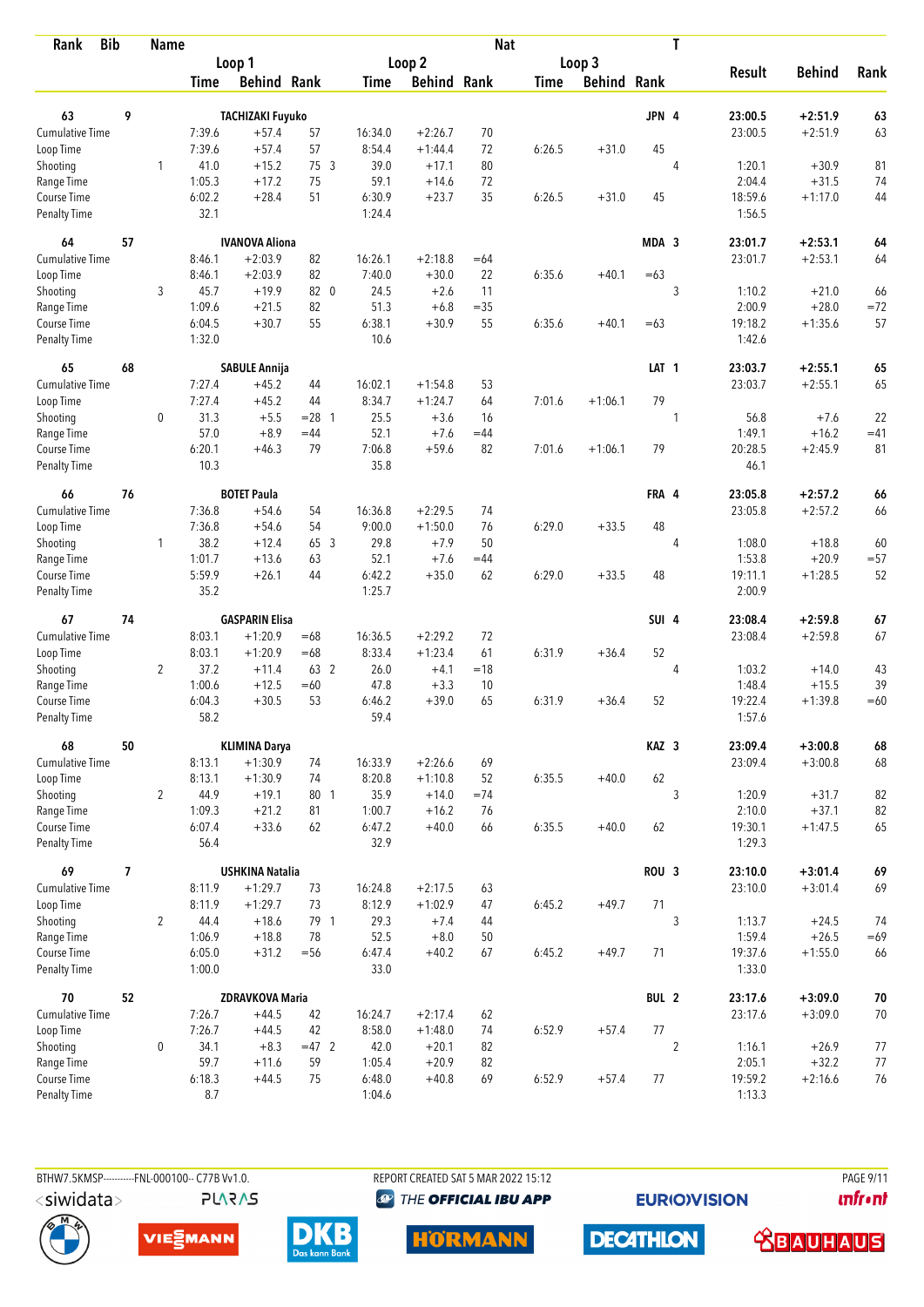| <b>Bib</b><br>Rank                 |    | <b>Name</b>    |                  |                              |                 |                  |                     | <b>Nat</b> |             |                    |                  | T           |                   |               |        |
|------------------------------------|----|----------------|------------------|------------------------------|-----------------|------------------|---------------------|------------|-------------|--------------------|------------------|-------------|-------------------|---------------|--------|
|                                    |    |                |                  | Loop 1                       |                 |                  | Loop 2              |            |             | Loop 3             |                  |             |                   |               |        |
|                                    |    |                | <b>Time</b>      | <b>Behind Rank</b>           |                 | Time             | <b>Behind Rank</b>  |            | <b>Time</b> | <b>Behind Rank</b> |                  |             | <b>Result</b>     | <b>Behind</b> | Rank   |
| 71                                 | 56 |                |                  | <b>DUNKLEE Susan</b>         |                 |                  |                     |            |             |                    | USA 5            |             | 23:23.8           | $+3:15.2$     | 71     |
| <b>Cumulative Time</b>             |    |                | 7:23.9           | $+41.7$                      | 39              | 16:50.5          | $+2:43.2$           | 78         |             |                    |                  |             | 23:23.8           | $+3:15.2$     | 71     |
| Loop Time                          |    |                | 7:23.9           | $+41.7$                      | 39              | 9:26.6           | $+2:16.6$           | 83         | 6:33.3      | $+37.8$            | 56               |             |                   |               |        |
| Shooting                           |    | $\mathbf{1}$   | 29.6             | $+3.8$                       | 144             | 33.7             | $+11.8$             | 69         |             |                    |                  | 5           | 1:03.4            | $+14.2$       | 44     |
| Range Time                         |    |                | 53.9             | $+5.8$                       | 28              | 56.7             | $+12.2$             | 67         |             |                    |                  |             | 1:50.6            | $+17.7$       | $=46$  |
| Course Time                        |    |                | 5:54.0           | $+20.2$                      | 25              | 6:35.8           | $+28.6$             | 48         | 6:33.3      | $+37.8$            | 56               |             | 19:03.1           | $+1:20.5$     | 47     |
| Penalty Time                       |    |                | 36.0             |                              |                 | 1:54.1           |                     |            |             |                    |                  |             | 2:30.1            |               |        |
| 72                                 | 43 |                |                  | <b>LESCINSKAITE Gabriele</b> |                 |                  |                     |            |             |                    | LTU <sub>4</sub> |             | 23:24.8           | $+3:16.2$     | 72     |
| <b>Cumulative Time</b>             |    |                | 7:43.7           | $+1:01.5$                    | 58              | 16:49.2          | $+2:41.9$           | 77         |             |                    |                  |             | 23:24.8           | $+3:16.2$     | 72     |
| Loop Time                          |    |                | 7:43.7           | $+1:01.5$                    | 58              | 9:05.5           | $+1:55.5$           | 78         | 6:35.6      | $+40.1$            | $=63$            |             |                   |               |        |
| Shooting                           |    | 1              | 28.1             | $+2.3$                       | 10 <sub>3</sub> | 26.9             | $+5.0$              | 28         |             |                    |                  | 4           | 55.1              | $+5.9$        | $= 8$  |
| Range Time                         |    |                | 53.2             | $+5.1$                       | 22              | 50.4             | $+5.9$              | $= 25$     |             |                    |                  |             | 1:43.6            | $+10.7$       | $= 23$ |
| Course Time                        |    |                | 6:16.2           | $+42.4$                      | 74              | 6:49.2           | $+42.0$             | $= 71$     | 6:35.6      | $+40.1$            | $=63$            |             | 19:41.0           | $+1:58.4$     | 68     |
| Penalty Time                       |    |                | 34.3             |                              |                 | 1:25.9           |                     |            |             |                    |                  |             | 2:00.2            |               |        |
| 73                                 | 81 |                |                  | <b>JANKA Erika</b>           |                 |                  |                     |            |             |                    | FIN <sub>3</sub> |             | 23:28.4           | $+3:19.8$     | 73     |
| <b>Cumulative Time</b>             |    |                | 7:12.2           | $+30.0$                      | $= 31$          | 16:26.3          | $+2:19.0$           | 66         |             |                    |                  |             | 23:28.4           | $+3:19.8$     | 73     |
| Loop Time                          |    |                | 7:12.2           | $+30.0$                      | $= 31$          | 9:14.1           | $+2:04.1$           | 81         | 7:02.1      | $+1:06.6$          | 80               |             |                   |               |        |
| Shooting                           |    | 0              | 31.9             | $+6.1$                       | 36 <sub>3</sub> | 30.3             | $+8.4$              | 54         |             |                    |                  | 3           | 1:02.3            | $+13.1$       | 40     |
| Range Time                         |    |                | 57.2             | $+9.1$                       | 46              | 54.7             | $+10.2$             | 59         |             |                    |                  |             | 1:51.9            | $+19.0$       | 52     |
| Course Time<br><b>Penalty Time</b> |    |                | 6:05.4<br>9.6    | $+31.6$                      | 58              | 6:50.6<br>1:28.8 | $+43.4$             | 74         | 7:02.1      | $+1:06.6$          | 80               |             | 19:58.1<br>1:38.4 | $+2:15.5$     | 74     |
| 74                                 | 72 |                |                  | <b>TEPLA Eliska</b>          |                 |                  |                     |            |             |                    | CZE <sub>3</sub> |             | 23:28.7           | $+3:20.1$     | 74     |
| <b>Cumulative Time</b>             |    |                | 8:08.2           | $+1:26.0$                    | 72              | 16:36.6          | $+2:29.3$           | 73         |             |                    |                  |             | 23:28.7           | $+3:20.1$     | 74     |
| Loop Time                          |    |                | 8:08.2           | $+1:26.0$                    | 72              | 8:28.4           | $+1:18.4$           | 57         | 6:52.1      | $+56.6$            | 75               |             |                   |               |        |
| Shooting                           |    | $\overline{2}$ | 39.9             | $+14.1$                      | 70 1            | 30.6             | $+8.7$              | 56         |             |                    |                  | 3           | 1:10.5            | $+21.3$       | 68     |
| Range Time                         |    |                | 1:03.7           | $+15.6$                      | 69              | 54.0             | $+9.5$              | $=$ 56     |             |                    |                  |             | 1:57.7            | $+24.8$       | 66     |
| Course Time                        |    |                | 6:06.1           | $+32.3$                      | $=60$           | 7:00.4           | $+53.2$             | 79         | 6:52.1      | $+56.6$            | 75               |             | 19:58.6           | $+2:16.0$     | 75     |
| <b>Penalty Time</b>                |    |                | 58.4             |                              |                 | 34.0             |                     |            |             |                    |                  |             | 1:32.4            |               |        |
| 75                                 | 40 |                |                  | <b>TALIHAERM Johanna</b>     |                 |                  |                     |            |             |                    | EST <sub>3</sub> |             | 23:30.0           | $+3:21.4$     | 75     |
| <b>Cumulative Time</b>             |    |                | 7:28.8           | $+46.6$                      | 45              | 16:48.3          | $+2:41.0$           | 76         |             |                    |                  |             | 23:30.0           | $+3:21.4$     | 75     |
| Loop Time                          |    |                | 7:28.8           | $+46.6$                      | 45              | 9:19.5           | $+2:09.5$           | 82         | 6:41.7      | $+46.2$            | 70               |             |                   |               |        |
| Shooting                           |    | 0              | 35.5             | $+9.7$                       | 57 <sub>3</sub> | 35.9             | $+14.0$             | $=74$      |             |                    |                  | 3           | 1:11.4            | $+22.2$       | 70     |
| Range Time                         |    |                | 1:00.6           | $+12.5$                      | $=60$           | 1:00.3           | $+15.8$             | 74         |             |                    |                  |             | 2:00.9            | $+28.0$       | $= 72$ |
| Course Time<br><b>Penalty Time</b> |    |                | 6:18.7<br>9.5    | $+44.9$                      | 77              | 6:49.8<br>1:29.4 | $+42.6$             | 73         | 6:41.7      | $+46.2$            | 70               |             | 19:50.2<br>1:38.9 | $+2:07.6$     | 73     |
|                                    |    |                |                  |                              |                 |                  |                     |            |             |                    |                  |             |                   |               |        |
| 76                                 | 85 |                |                  | <b>ZBYLUT Kinga</b>          |                 |                  |                     |            |             |                    | POL 4            |             | 23:30.6           | $+3:22.0$     | 76     |
| Cumulative Time<br>Loop Time       |    |                | 8:03.8<br>8:03.8 | $+1:21.6$                    | 71<br>71        | 16:42.2          | $+2:34.9$           | 75         |             |                    | 73               |             | 23:30.6           | $+3:22.0$     | 76     |
|                                    |    | $\overline{2}$ | 30.3             | $+1:21.6$<br>$+4.5$          | 20 <sub>2</sub> | 8:38.4<br>27.1   | $+1:28.4$<br>$+5.2$ | 66<br>31   | 6:48.4      | $+52.9$            |                  | 4           | 57.5              | $+8.3$        | 25     |
| Shooting<br>Range Time             |    |                | 54.0             | $+5.9$                       | 29              | 50.4             | $+5.9$              | $= 25$     |             |                    |                  |             | 1:44.4            | $+11.5$       | 28     |
| Course Time                        |    |                | 6:11.9           | $+38.1$                      | 70              | 6:47.8           | $+40.6$             | 68         | 6:48.4      | $+52.9$            | 73               |             | 19:48.1           | $+2:05.5$     | $=70$  |
| Penalty Time                       |    |                | 57.9             |                              |                 | 1:00.2           |                     |            |             |                    |                  |             | 1:58.1            |               |        |
| 77                                 | 75 |                |                  | <b>VINDISAR Klara</b>        |                 |                  |                     |            |             |                    | SLO 3            |             | 23:38.1           | $+3:29.5$     | $77$   |
| <b>Cumulative Time</b>             |    |                | 7:36.2           | $+54.0$                      | 53              | 16:35.8          | $+2:28.5$           | 71         |             |                    |                  |             | 23:38.1           | $+3:29.5$     | 77     |
| Loop Time                          |    |                | 7:36.2           | $+54.0$                      | 53              | 8:59.6           | $+1:49.6$           | 75         | 7:02.3      | $+1:06.8$          | 81               |             |                   |               |        |
| Shooting                           |    | 1              | 27.2             | $+1.4$                       | 5 <sub>2</sub>  | 26.4             | $+4.5$              | $= 22$     |             |                    |                  | 3           | 53.6              | $+4.4$        | 6      |
| Range Time                         |    |                | 51.6             | $+3.5$                       | 9               | 51.3             | $+6.8$              | $=35$      |             |                    |                  |             | 1:42.9            | $+10.0$       | $=18$  |
| Course Time                        |    |                | 6:11.1           | $+37.3$                      | 68              | 7:05.8           | $+58.6$             | 81         | 7:02.3      | $+1:06.8$          | 81               |             | 20:19.2           | $+2:36.6$     | 80     |
| Penalty Time                       |    |                | 33.5             |                              |                 | 1:02.5           |                     |            |             |                    |                  |             | 1:36.0            |               |        |
| 78                                 | 60 |                |                  | <b>DE MAEYER Rieke</b>       |                 |                  |                     |            |             |                    | BEL 0            |             | 23:40.8           | $+3:32.2$     | 78     |
| Cumulative Time                    |    |                | 7:53.9           | $+1:11.7$                    | 65              | 16:27.5          | $+2:20.2$           | 67         |             |                    |                  |             | 23:40.8           | $+3:32.2$     | 78     |
| Loop Time                          |    |                | 7:53.9           | $+1:11.7$                    | 65              | 8:33.6           | $+1:23.6$           | 63         | 7:13.3      | $+1:17.8$          | 83               |             |                   |               |        |
| Shooting                           |    | 0              | 35.9             | $+10.1$                      | 58 0            | 37.5             | $+15.6$             | 79         |             |                    |                  | $\mathbf 0$ | 1:13.5            | $+24.3$       | 73     |
| Range Time                         |    |                | 1:01.8           | $+13.7$                      | 64              | 1:03.6           | $+19.1$             | 81         |             |                    |                  |             | 2:05.4            | $+32.5$       | 78     |
| Course Time                        |    |                | 6:42.5           | $+1:08.7$                    | 82              | 7:20.5           | $+1:13.3$           | 83         | 7:13.3      | $+1:17.8$          | 83               |             | 21:16.3           | $+3:33.7$     | 83     |
| <b>Penalty Time</b>                |    |                | 9.6              |                              |                 | 9.5              |                     |            |             |                    |                  |             | 19.1              |               |        |

**PLARAS** 

BTHW7.5KMSP----------FNL-000100-- C77B Vv1.0. REPORT CREATED SAT 5 MAR 2022 15:12 PAGE 10/11 **<sup><sup>3</sup>** THE OFFICIAL IBU APP</sup>

**EURIOVISION** 







**DECATHLON HORMANN** 

 **<u>CBAUHAUS</u>** 

**unfront**